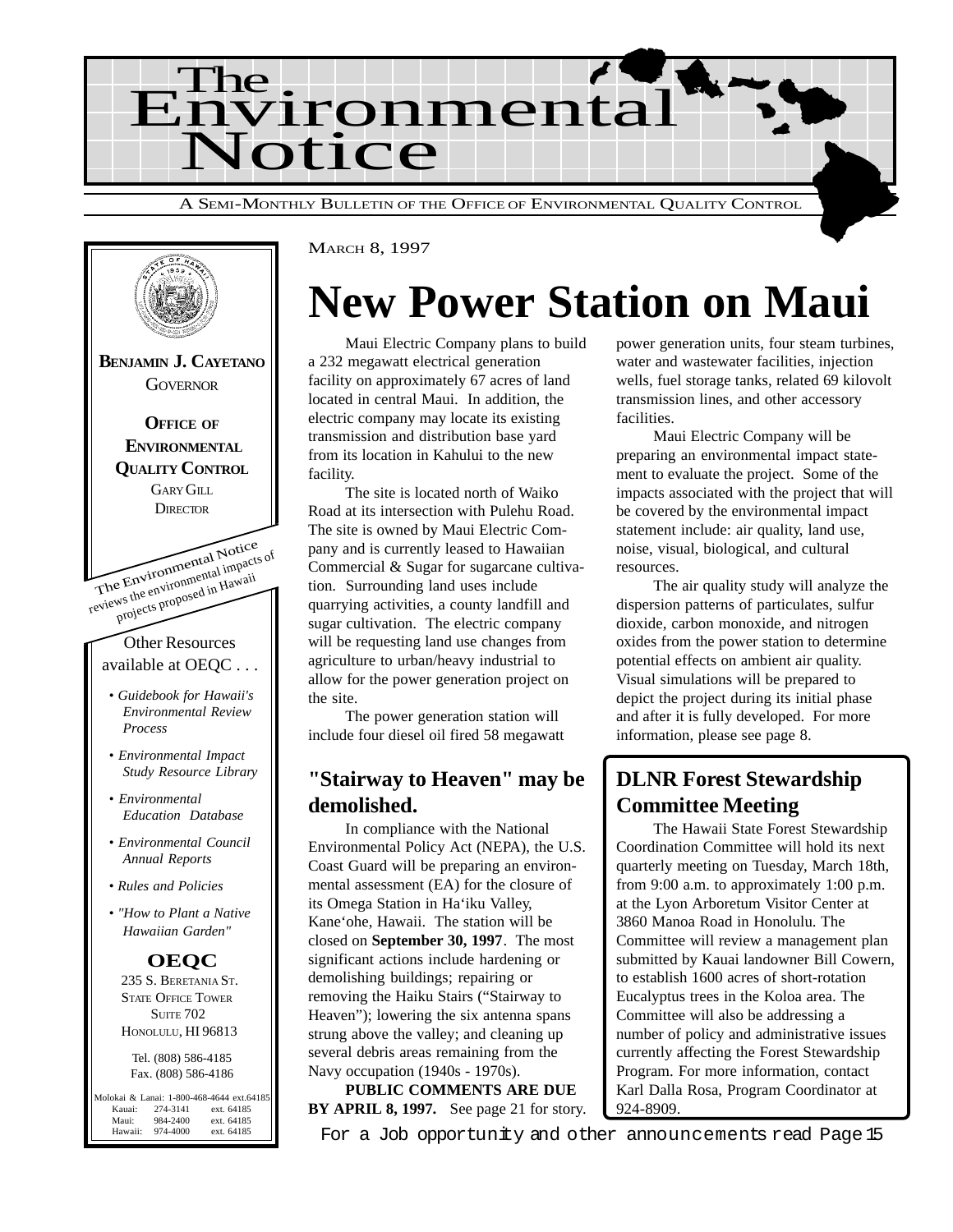# Table of Contents

MARCH 8, 1997

### **1** Oahu Notices

| <b>Draft Environmental Assessments</b> |  |
|----------------------------------------|--|
|                                        |  |

#### **Final Environmental Assessments/**

| Findings of No Significant Impacts (FONSI)                      |  |
|-----------------------------------------------------------------|--|
| (2) Cunanan Single Family Residence and Related Improvements  3 |  |

| Dreviously Dublished Drejects Dending Dublic Comments                                                      |  |
|------------------------------------------------------------------------------------------------------------|--|
|                                                                                                            |  |
| (3) Gedatsu Church Redevelopment (Special Management Area)  4                                              |  |
| $\frac{1}{2}$ , which is the condition of the condition of the condition of the condition of $\frac{1}{2}$ |  |

| Treationary Tradition of Traditional Community             |  |
|------------------------------------------------------------|--|
|                                                            |  |
| Final Environmental Impact Statements Pending Acceptance 5 |  |

### 3 **Maui Notices**

#### **Draft Environmental Assessments**

| <b>Final Environmental Assessments/</b>           |  |
|---------------------------------------------------|--|
| <b>Findings of No Significant Impacts (FONSI)</b> |  |
|                                                   |  |
|                                                   |  |
|                                                   |  |
|                                                   |  |
|                                                   |  |

#### **Environmental Impact Statement Preparation Notices**

|--|

#### 2 **Molokai Notices**

#### **Final Environmental Assessments/**

| <b>Findings of No Significant Impact (FONSI)</b> |  |  |  |  |
|--------------------------------------------------|--|--|--|--|
|--------------------------------------------------|--|--|--|--|

#### 4 **Lanai Notices**

| <b>Final Environmental Assessments/</b>           |  |
|---------------------------------------------------|--|
| <b>Findings of No Significant Impact (FONSI)</b>  |  |
| (1) Kanepuu Preserve Natural Area Partnership  11 |  |

### 6 **Hawaii Notices**

#### **Draft Environmental Assessments**

| (1) Hilo Base Facility of the Gemini 8-Meter Telescope  12 |  |  |
|------------------------------------------------------------|--|--|
|------------------------------------------------------------|--|--|

| <b>Final Environmental Assessments/</b><br>Findings of No Significant Impact (FONSI) |  |
|--------------------------------------------------------------------------------------|--|
| <b>Final Environmental Impact Statements</b>                                         |  |
| (3) HELCO 12.47/7.2 kV Overhead Distribution System in Puna  13                      |  |
|                                                                                      |  |
| <b>Previously Published Projects Pending Public Comments</b>                         |  |
|                                                                                      |  |
| Final Environmental Impact Statements Pending Acceptance  15                         |  |

#### 7 **Kauai Notices**

| <b>Draft Environmental Assessments</b>                       |
|--------------------------------------------------------------|
|                                                              |
| <b>Final Environmental Assessments/</b>                      |
| <b>Findings of No Significant Impacts (FONSI)</b>            |
| (2) Kilauea Well No. 3 Exploratory Drilling and Testing  16  |
| <b>Previously Published Projects Pending Public Comments</b> |
|                                                              |
|                                                              |
|                                                              |

#### **[Shoreline Notices](#page-17-0)**

#### **Pollution Control Permits**

#### **[Environmental Council Notices](#page-18-0)**

#### **[Federal Notices](#page-19-0)**

| Closure of Former Maui Wood Treating Haz Waste Storage Area,             |    |
|--------------------------------------------------------------------------|----|
|                                                                          |    |
|                                                                          |    |
| Notice of Intent to Prepare an EA for Expansion of the U.S. Postal       |    |
| Service Processing and Distribution Center, Honolulu, Hawaii.  20        |    |
| Northwestern Hawaiian Islands Fishery Mau Zone Moratorium  20            |    |
|                                                                          |    |
| Permit Modification for Johnston Atoll Haz Waste Facility/Incinerator 21 |    |
|                                                                          |    |
| Closure of Omega Station, Ha'iku, O'ahu. "Stairway to Heaven" may        |    |
|                                                                          | 21 |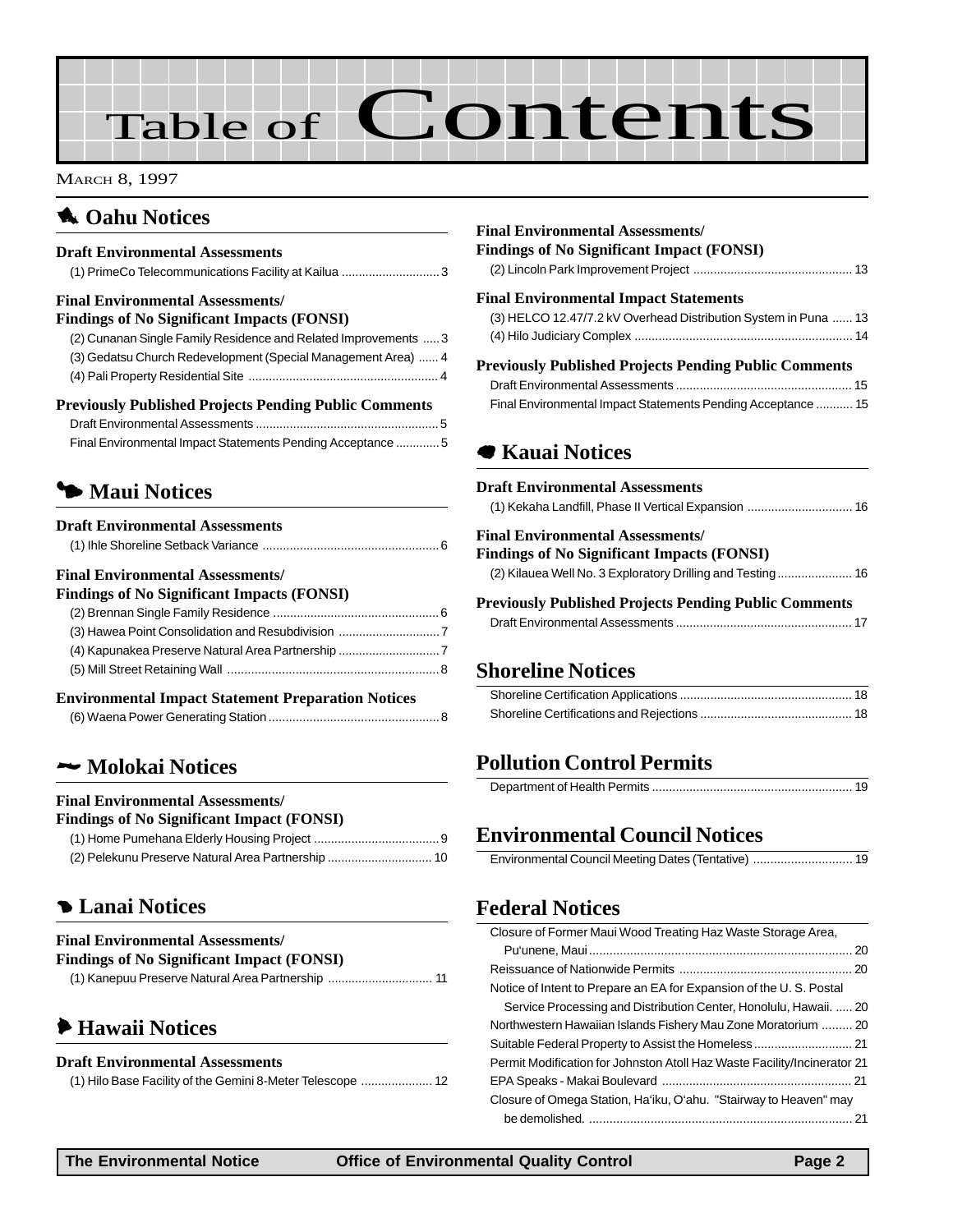**4 2,**

**1**

**3**

**Oahu Notices**

### <span id="page-2-0"></span>**Draft Environmental Assessments**

### 1 **(1) PrimeCo Telecommunications Facility at Kailua**

| District:         | Koolaupoko                               |
|-------------------|------------------------------------------|
| TMK:              | $4-5-35$ : por. 5                        |
| Applicant:        | PrimeCo Personal Communica-              |
|                   | tions                                    |
|                   | 1132 Bishop Street, Suite 1105           |
|                   | Honolulu, Hawaii 96813                   |
|                   | Contact: Ted Tsagris (566-9430)          |
| Accepting         |                                          |
| <b>Authority:</b> | Department of Land and Natural Resources |
|                   | Land Division                            |
|                   | 1151 Punchbowl Street, Room 220          |
|                   | Honolulu, Hawaii 96813                   |
|                   | Contact: Lauren Tanaka (587-0385)        |
| Public Comment    |                                          |

#### **Public Comment**

| <b>Deadline:</b> | April 7, 1997                               |
|------------------|---------------------------------------------|
| <b>Status:</b>   | DEA First Notice, pending public comment.   |
|                  | Address comments to the applicant with      |
|                  | copies to the accepting authority and OEQC. |

PrimeCo is proposing the construction of a new personal communications services (PCS) antenna facility near the south corner of the intersection of Kamehameha, Pali, and Kalanianaole Highways in Kailua, Oahu.

The project will involve the construction of a new equipment shelter and the installation of one eighty feet high pole. The area of the parcel is 33,700 square feet, of which 600 square feet will be developed. The land is leased from the Alice H. and James C. Castle Trust and is located on Kaneohe Ranch.

## **Final Environmental Assessments/Findings of No Significant Impacts (FONSI)**



#### **(2) Cunanan Single Family Residence and Related Improvements**

| District:               | Koolaupoko                               |
|-------------------------|------------------------------------------|
| TMK:                    | $4 - 2 - 11:19$                          |
| Applicant:              | Romeo & Linda Cunanan                    |
|                         | 15 Knight Drive                          |
|                         | Newnan, Georgia 30263                    |
|                         | Contact: Romeo Cunanan (770-251-4140)    |
| Accepting               |                                          |
| <b>Authority:</b>       | Department of Land and Natural Resources |
|                         | Land Division                            |
|                         | 1151 Punchbowl Street, Room 220          |
|                         | Honolulu, Hawaii 96813                   |
|                         | Contact: Lauren Tanaka (587-0385)        |
| <b>Public Challenge</b> |                                          |
| <b>Deadline:</b>        | April 7, 1997                            |
| <b>Status:</b>          | FEA/FONSI issued, project may proceed.   |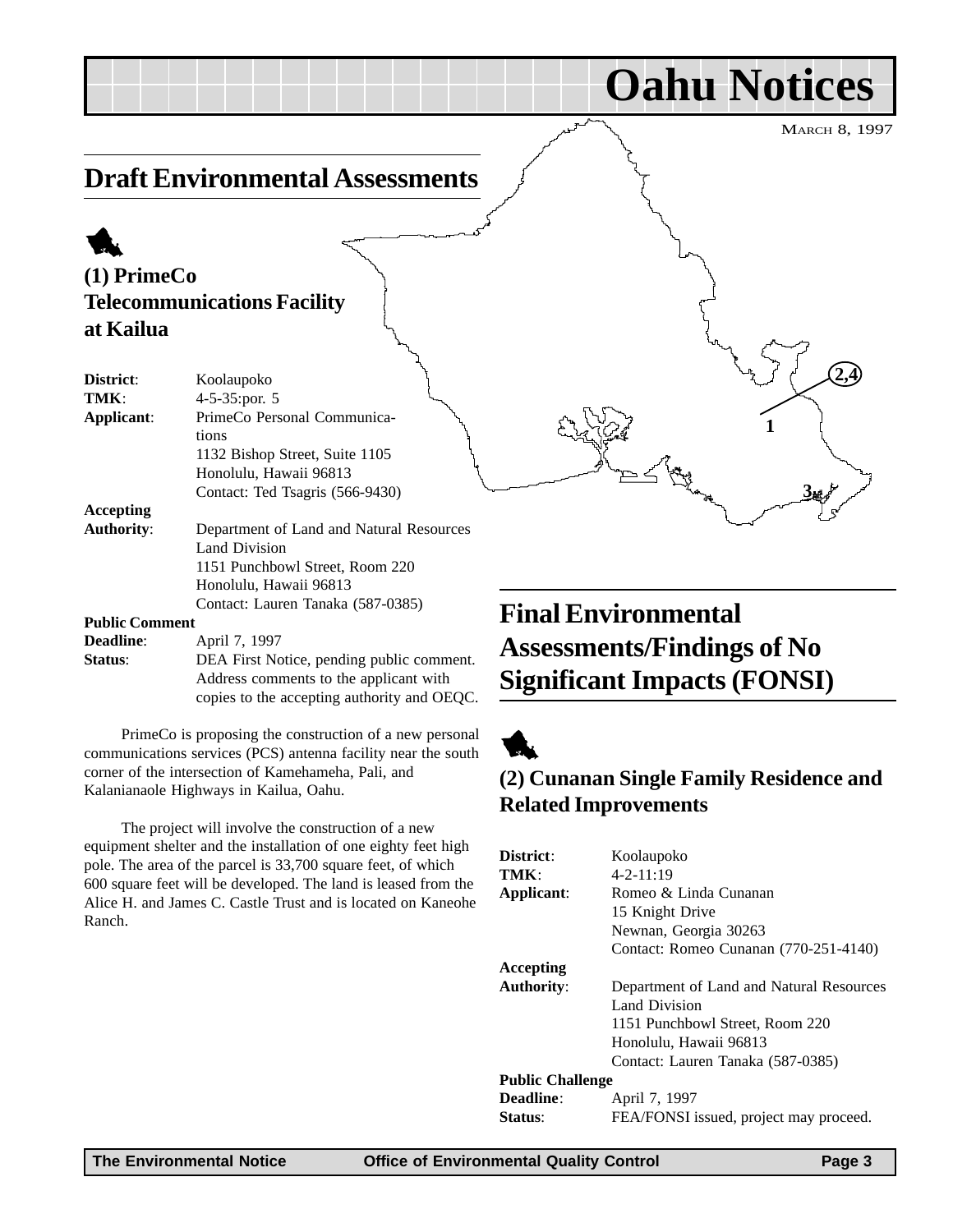## <span id="page-3-0"></span>**Oahu Notices**

#### MARCH 8, 1997

The Cunanans are proposing to construct a single family dwelling on 1 acre of a lot which has 35.76 acres in total. A swimming pool, an open lanai and trellis, a paved driveway and carport, domestic and irrigation waterline improvements, and a septic tank will be installed as accessory facilities.

On the southwest corner of the carport, a retention pond will be built and a 4-foot high lava rock wall on its north side will provide some visual restrictions.

The project building site would be located within the land parcel that is bordered on the east, south and west by the Pali Highway and on the north by Kianaole Road, mauka and above the Pali Golf Course.



#### **(3) Gedatsu Church Redevelopment (Special Management Area)**

| District:               | Honolulu                                |
|-------------------------|-----------------------------------------|
| TMK:                    | 3-8-03:12, 42, 43, 62 and 63            |
| Applicant:              | Gedatsu Church of Hawaii                |
|                         | 6095 Summer Street                      |
|                         | Honolulu, Hawaii 96821                  |
|                         | Contact: Reverend Shigetaka Okano (396- |
|                         | 0363)                                   |
| Accepting               |                                         |
| <b>Authority:</b>       | City and County of Honolulu             |
|                         | Department of Land Utilization          |
|                         | 650 South King Street, 7th Floor        |
|                         | Honolulu, Hawaii 96813                  |
|                         | Contact: Jeff Lee (527-6274)            |
| <b>Consultant:</b>      | Kusao & Kurahashi, Inc.                 |
|                         | 210 Ward Avenue, Suite 124              |
|                         | Honolulu, Hawaii 96814                  |
|                         | Contact: Keith Kurahashi (538-6652)     |
| <b>Public Challenge</b> |                                         |
| <b>Deadline:</b>        | April 7, 1997                           |
| Status:                 | FEA/FONSI (SMA) issued, project may     |
|                         | proceed.                                |

The proposed project is located in a residential community in Kuliouou, approximately 10 miles east of downtown Honolulu. The project site consists of four (4) parcels located along and near the shoreline at Kuliouou Beach Park and Paiko Peninsula.

The applicant, The Gedatsu Church of Hawaii, was established at this location in 1980. Church membership is approximately 70 persons with services being conducted approximately twice a month.

The applicant is proposing to remove the existing residence that serves as the church and two other existing single-family residences and replace these structures with a new larger church building and 15 parking stalls. One of the four existing residences and three parking stalls would be retained.

The new church building would be a single-story structure covering approximately 9,124 square feet, and would contain a sanctuary/assembly area, office, meditation room, two conference rooms, restrooms, a social activity room, kitchen and storage rooms. One of two existing driveways would be relocated from Summer Street to an existing access drive located west of the current church building. The other 14-foot wide access driveway would be widened to 24-foot fronting the proposed new church.

The applicant anticipates conducting regular Sunday services after the new church is constructed. The applicant also expects the congregation to grow to approximately 100 persons over the next 10 to 20 years.

All parcels involved in the proposed project are located within the Special Management Area (SMA) and will require an SMA permit pursuant to Chapter 25, Revised Ordinances of Honolulu (ROH). The proposed project also requires a Conditional Use Permit (CUP) and Site Plan Review from the Department of Land Utilization, City and County of Honolulu.



### **(4) Pali Property Residential Site**

| District:<br>TMK:<br>Applicant: | Honolulu<br>$4 - 2 - 11:28$<br>Joseph Wasco, III (637-7504)<br>P.O. Box 300                                                 |
|---------------------------------|-----------------------------------------------------------------------------------------------------------------------------|
|                                 | Haleiwa, Hawaii 96712                                                                                                       |
| Accepting                       |                                                                                                                             |
| <b>Authority:</b>               | Department of Land and Natural Resources<br>1151 Punchbowl Street<br>Honolulu, Hawaii 96813<br>Contact: Ed Henry (587-0377) |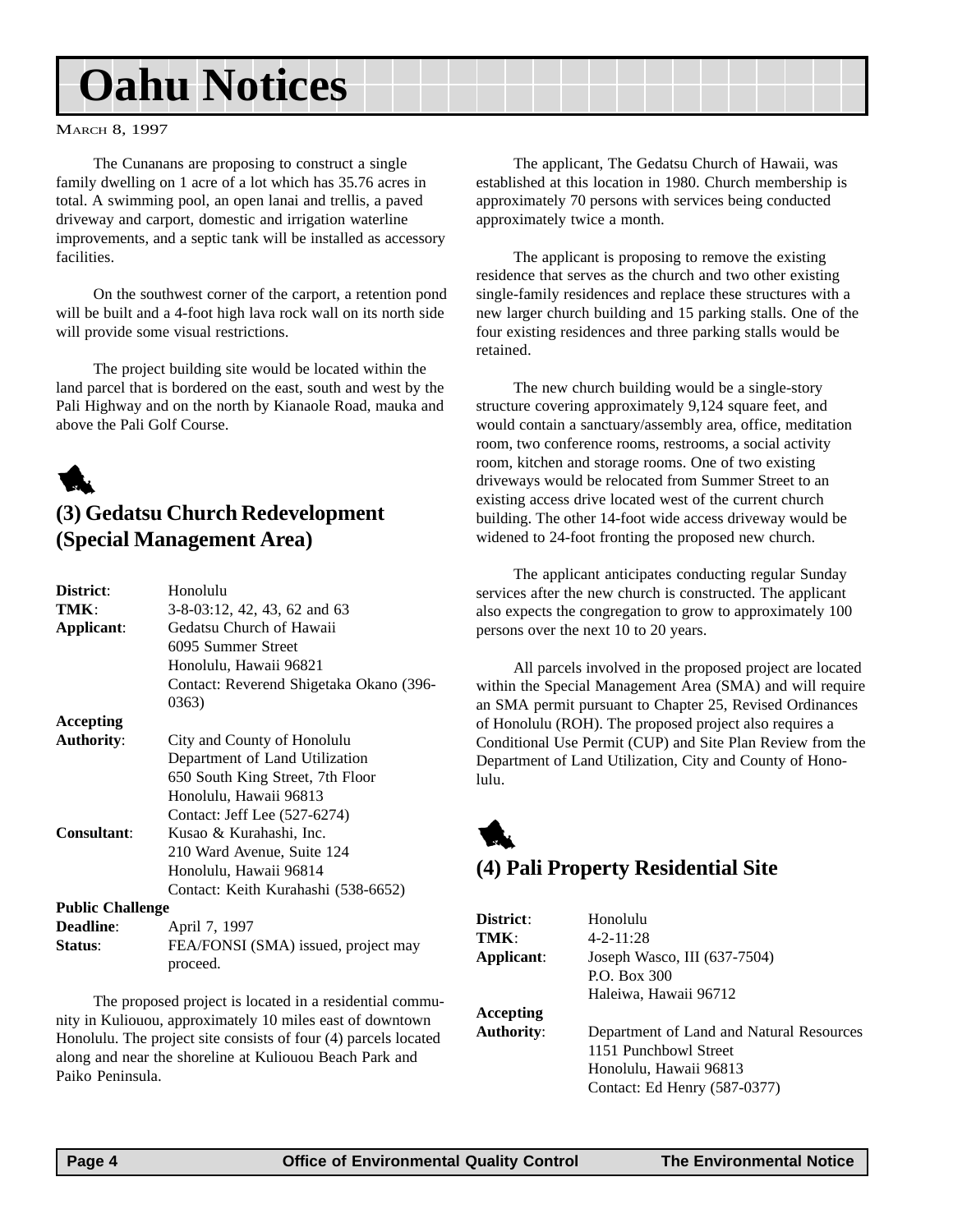<span id="page-4-0"></span>

| <b>Consultant:</b>      | KM Associates, Inc.                    |
|-------------------------|----------------------------------------|
|                         | 687 Auahi Street                       |
|                         | Honolulu, HI                           |
|                         | Contact: Kalani Miller (545-3811)      |
| <b>Public Challenge</b> |                                        |
| <b>Deadline:</b>        | April 7, 1997                          |
| Status:                 | FEA/FONSI issued, project may proceed. |

The proposed project consists of the construction of a single family residence. The 0.87 acre project building site would be located within the 8.654 acre irregularly shaped land parcel that is generally bordered on the east, south and west by the Pali Highway and on the north by Auloa Road, mauka and above the Pali Golf Course. Other than one other single family residence on the makai side of Auloa Road, approximately 400 feet east of the project site and outside the proposed project boundaries, there are no other residences in the immediate project area.

This document has been accepted for processing by the Department as of October 21, 1996.

## **Previously Published Projects Pending Public Comments**

#### **Draft Environmental Assessments**

#### 1 **Amjadi After-The-Fact Revetment**

| Applicant:            | Darius H. Amjadi<br>1380 Lusitania Street, Suite 511<br>Honolulu, Hawaii 96813<br>Contact: Darius Amjadi (599-4433) |
|-----------------------|---------------------------------------------------------------------------------------------------------------------|
|                       |                                                                                                                     |
| Accepting             |                                                                                                                     |
| <b>Authority:</b>     | City and County of Honolulu                                                                                         |
|                       | Department of Land Utilization                                                                                      |
|                       | 650 South King Street, 7th Floor                                                                                    |
|                       | Honolulu, Hawaii 96813                                                                                              |
|                       | Contact: Steve Tagawa (523-4817)                                                                                    |
| <b>Public Comment</b> |                                                                                                                     |
| Deadline:             | March 25, 1997                                                                                                      |

#### 1 **Waipahu Independent Living Apartment Complex**

**Applicant**: Independent Living Waipahu, Inc. 677 Ala Moana Honolulu, Hawaii 96813 Contact: Elaine Shinagawa (531-1941 x 22)

| Accepting             |                                       |
|-----------------------|---------------------------------------|
| <b>Authority:</b>     | City and County of Honolulu           |
|                       | Department of Housing and Community   |
|                       | Development                           |
|                       | 650 South King Street                 |
|                       | Honolulu, Hawaii 96813                |
|                       | Contact: Robert Agres, Jr. (523-4427) |
| <b>Public Comment</b> |                                       |
| <b>Deadline:</b>      | March 25, 1997                        |

#### **Final Environmental Impact Statements Pending Acceptance**

#### $\triangle$  **New Manoa Public Library**

| Applicant:        | Department of Accounting and General        |
|-------------------|---------------------------------------------|
|                   | <b>Services</b>                             |
|                   | 1151 Punchbowl Street, Room 430             |
|                   | Honolulu, Hawaii 96813                      |
|                   | Contact: Ralph Morita (586-0486)            |
| Accepting         |                                             |
| <b>Authority:</b> | Governor, State of Hawaii                   |
|                   | c/o Office of Environmental Quality Control |
|                   | 235 South Beretania Street, Suite 702       |
|                   | Honolulu, Hawaii 96813                      |
| <b>Status:</b>    | FEIS currently being reviewed by OEQC       |
|                   | for the Governor, State of Hawaii.          |
|                   |                                             |

#### $\triangle$  Waialua-Haleiwa Wastewater Facilities

| Applicant: | City and County of Honolulu<br>Department of Wastewater Management<br>650 South King Street, 3rd Floor<br>Honolulu, Hawaii 96813 |
|------------|----------------------------------------------------------------------------------------------------------------------------------|
|            | Contact: Jared Lum (523-4654)                                                                                                    |
| Accepting  |                                                                                                                                  |
| Authority: | City and County of Honolulu                                                                                                      |
|            | <b>Planning Department</b>                                                                                                       |
|            | 650 South King Street, 8th Floor                                                                                                 |
|            | Honolulu, Hawaii 96813                                                                                                           |
| Status:    | FEIS currently being reviewed by the                                                                                             |
|            | Planning Department, City and County of<br>Honolulu.                                                                             |
|            |                                                                                                                                  |

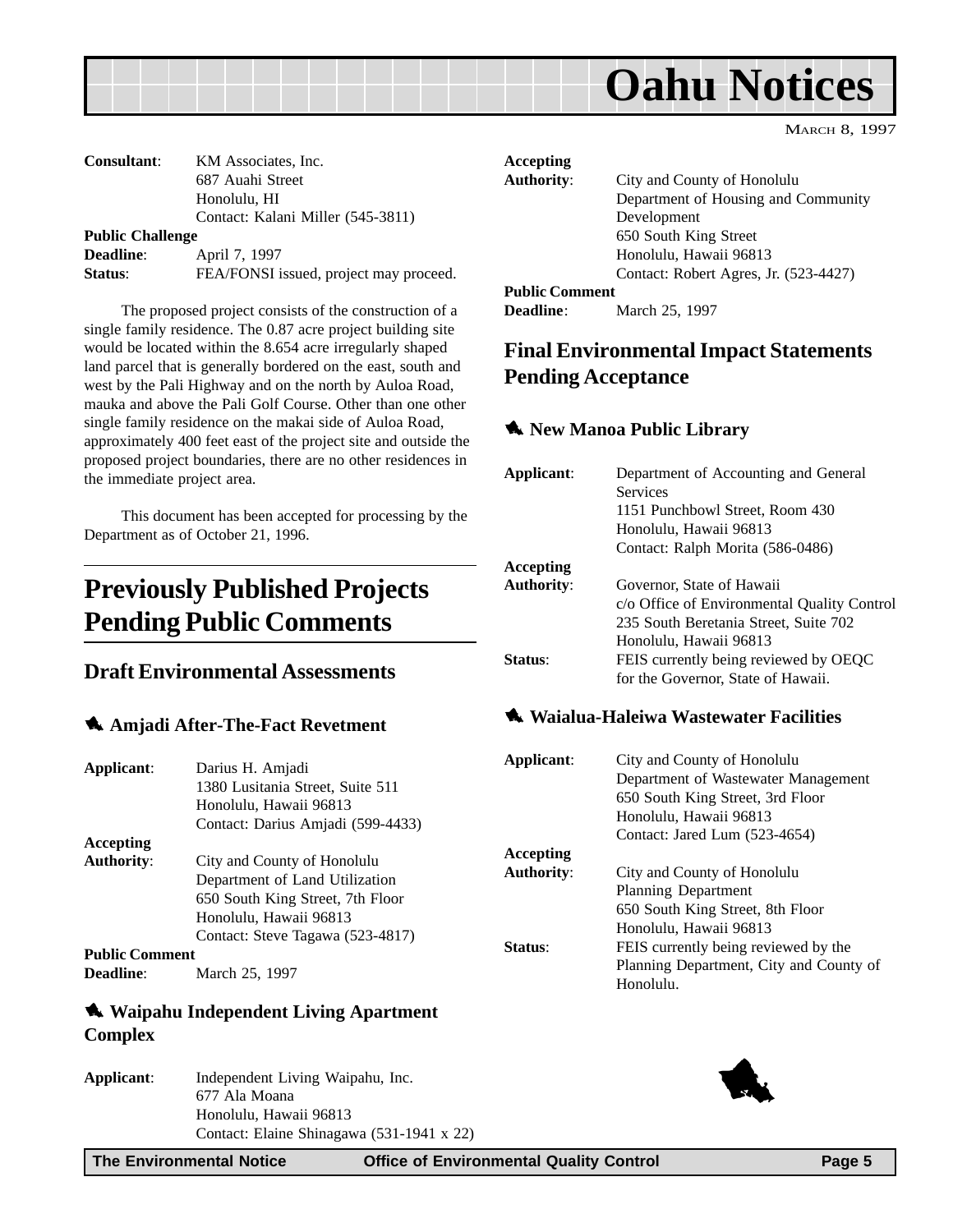## <span id="page-5-0"></span>**Maui Notices**

MARCH 8, 1997



**Deadline**: **April 7, 1997 Status:** DEA First Notice, pending public comment. Address comments to the applicant with copies to the accepting authority, the consultant and OEQC.

Mrs. and Mrs. David Ihle is requesting a Shoreline Setback Variance in order to include a wading pool, pool deck, and landscape plantings within the 25-foot shoreline setback area on their 7,174 square-foot parcel located at 1037 Front Street in Lahaina, Maui, Hawaii. The wading pool will extend 21 feet into the 25-foot shoreline setback area and portions of the deck will extend 24 feet into the 25-foot shoreline setback area. The applicant proposes to demolish a two-story single-family dwelling and replace it with a larger two-story single-family dwelling. A 10-foot high retaining wall and stairway to the shoreline is situated along the makaiside of the subject property and physically defines the certified shoreline. There are large rocks and boulder along the base of the wall and no sand beach. The original platted area of the parcel was 8,109 square feet; however, approximately 935 square feet of ocean front land has been lost to

## **Final Environmental Assessments/Findings of No Significant Impacts (FONSI)**



regulatory flood elevation.

### **(2) Brennan Single Family Residence**

| District:  | Lahaina                           |
|------------|-----------------------------------|
| TMK:       | 4-2-04:31 and por. 32             |
| Applicant: | John and Susan Brennan            |
|            | 11212 Mann Road                   |
|            | Mooresville. Indiana 46158        |
|            | Contact: Rory Frampton (242-1955) |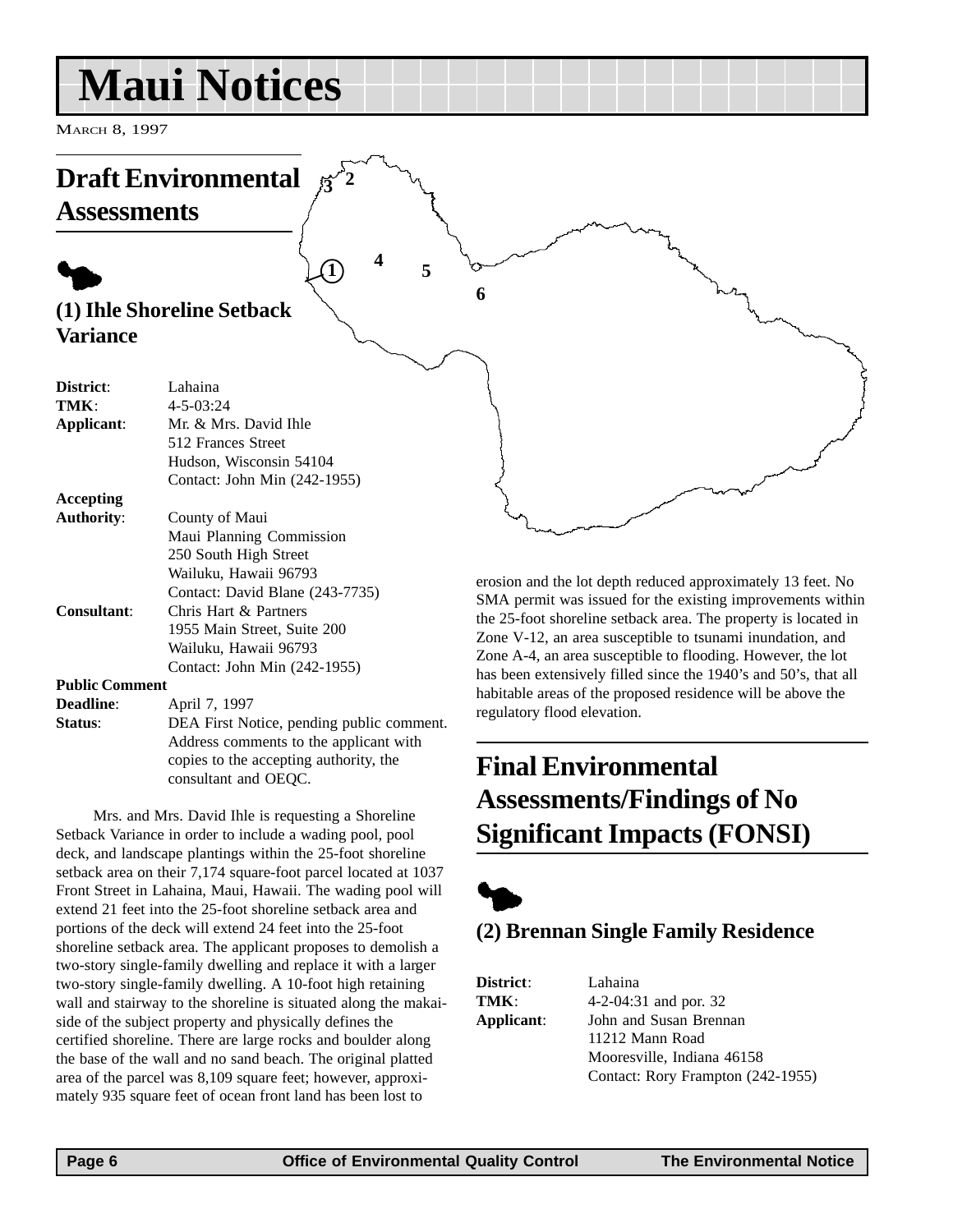<span id="page-6-0"></span>

| Accepting               |                                          |
|-------------------------|------------------------------------------|
| <b>Authority:</b>       | Department of Land and Natural Resources |
|                         | 1151 Punchbowl Street, Room 220          |
|                         | Honolulu, Hawaii 96813                   |
|                         | Contact: Lauren Tanaka (587-0385)        |
| Consultant:             | Chris Hart & Partners                    |
|                         | 1955 Main Street                         |
|                         | Wailuku, Hawaii 96793                    |
|                         | Contact: Rory Frampton (242-1955)        |
| <b>Public Challenge</b> |                                          |
| <b>Deadline:</b>        | April, 1997                              |
| Status:                 | FEA/FONSI issued, project may proceed.   |

The proposed project will involve the construction of a single family residence and associated improvements. The dwelling will be one story and incorporate architectural features such as split pitch roofs and covererd lanais, reflective of island living.

A landscaping plan will utilize native trees, shrubs, and groundcover. Associated improvements include the development of a new highway access and driveway, waterline, wastewater treatment system, and a shallow asphalt or concrete swale along the makai side of the Honoapiilani Highway to prevent erosion of the embankment.



#### **(3) Hawea Point Consolidation and Resubdivision**

| District:               | Lahaina                                          |
|-------------------------|--------------------------------------------------|
| TMK:                    | $4 - 2 - 01:3$                                   |
| Applicant:              | Mr. T.P. Liem                                    |
|                         | 3 Embarcadero Center, Suite 1133                 |
|                         | San Francisco, CA 94111                          |
|                         | Contact: James Barnes (956-3999)                 |
| <b>Accepting</b>        |                                                  |
| <b>Authority:</b>       | Department of Land and Natural Resources,        |
|                         | Land Division                                    |
|                         | P.O. Box 621                                     |
|                         | Honolulu, Hawaii 96809                           |
|                         | Contact: Ed Henry (587-0380)                     |
| <b>Consultant:</b>      | Group 70 International, Inc.                     |
|                         | 925 Bethel Street, 5th Floor                     |
|                         | Honolulu, Hawaii 96813                           |
|                         | Contact: Jeffrey Overton $(523-5866 \times 111)$ |
| <b>Public Challenge</b> |                                                  |
| <b>Deadline:</b>        | April 7, 1997                                    |
| Status:                 | FEA/FONSI issued, project may proceed.           |

The project involves the consolidation and resubdivision of 1,600 sq. ft. of land to relocate an existing U.S. Coast Guard light pole. The proposed site has been accepted by the U.S. Coast Guard and the light pole function will continue with no affect to navigation. CDUA and SMA approvals have been granted by the DLNR and County of Maui for the light pole relocation.

The project is anticipated to have no significant economic effects, and no effect upon the social or environmental characteristics of this site. There are no rare or endangered native plants and/or animals present at the light pole relocation site.

The proposed action requires a Departmental Permit under Title 13-5 HAR "Consolidation and resubdivision into an equal number of lots that does not result in increased density."



### **(4) Kapunakea Preserve Natural Area Partnership**

| District:               | Lahaina                                               |
|-------------------------|-------------------------------------------------------|
| TMK:                    | $4-4-07-01$ , $4-4-07-03$ , $4-4-07-07$ , $4-4-07-08$ |
| Applicant:              | Department of Land and Natural Resources,             |
|                         | Division of Forestry and Wildlife                     |
|                         | 1151 Punchbowl Street, Room 325                       |
|                         | Honolulu, Hawaii 96813                                |
|                         | Contact: Betsy Gagne' (587-0063)                      |
|                         | and                                                   |
|                         | The Nature Conservancy of Hawaii                      |
|                         | 1116 Smith Street, Suite 201                          |
|                         | Honolulu, Hawaii 96817                                |
|                         | Contact: Wendy Fulks (537-4508)                       |
| <b>Accepting</b>        |                                                       |
| <b>Authority:</b>       | Department of Land and Natural Resources,             |
|                         | Division of Forestry and Wildlife                     |
|                         | 1151 Punchbowl Street, Room 325                       |
|                         | Honolulu, Hawaii 96813                                |
|                         | Contact: Betsy Gagne' (587-0063)                      |
| <b>Public Challenge</b> |                                                       |
| <b>Deadline:</b>        | April 7, 1997                                         |
| Status:                 | FEA/FONSI issued, project may proceed.                |
|                         |                                                       |

The Division of Forestry and Wildlife is proposing to renew a long-term management agreement with The Nature Conservancy of Hawaii to manage the 1,264-acre Kapunakea Preserve in the District of Lahaina, County of Maui. This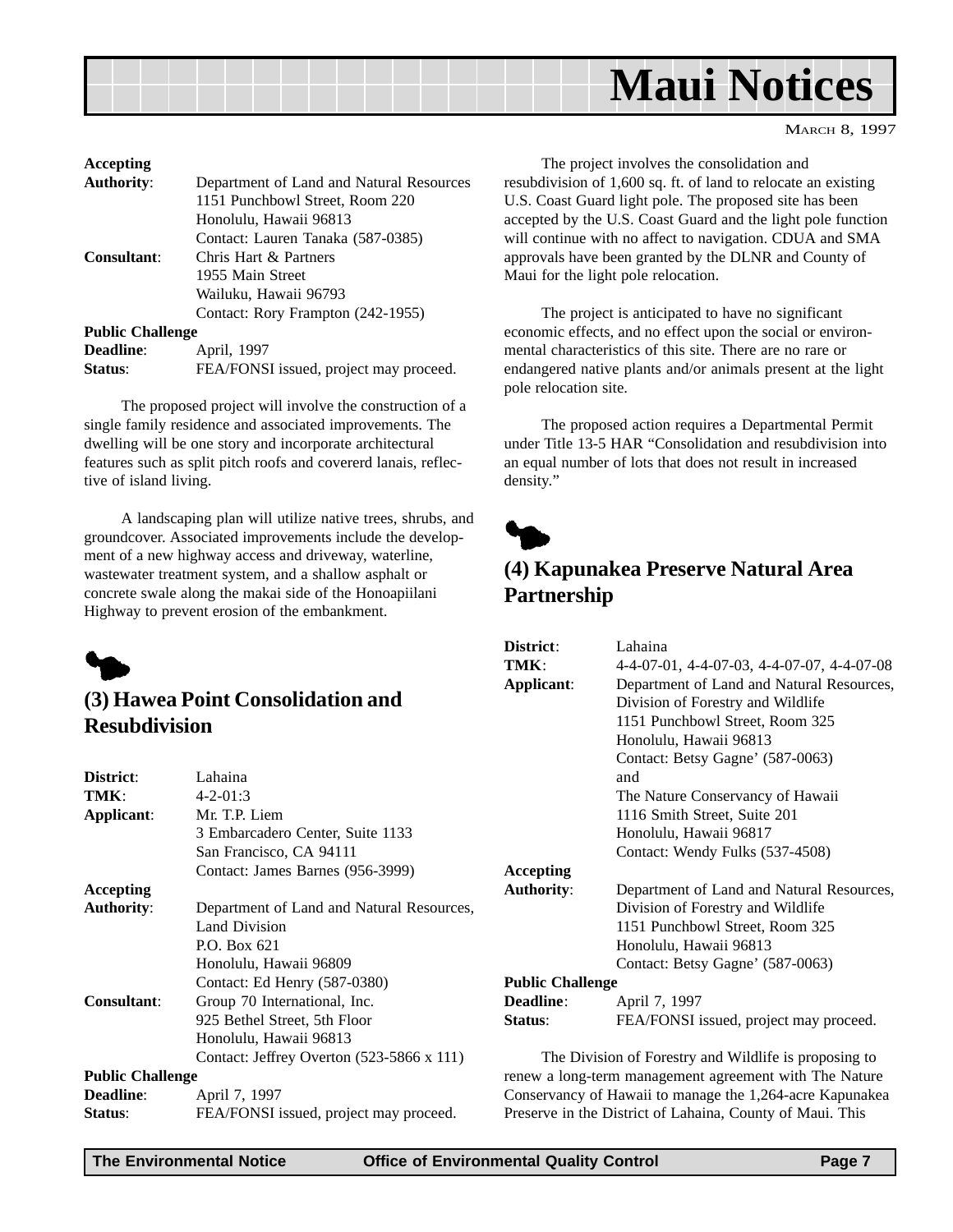## <span id="page-7-0"></span>**Maui Notices**

#### MARCH 8, 1997

project is part of the Natural Area Partnership Program, a state program that provides 2:1 matching funds for natural area protection efforts on private lands of Natural Area Reserve quality.

The preserve is on the leeward side of West Maui and borders two natural areas that are also managed to protect natural resources: Puu Kukui Watershed Management Area (privately owned) and the Honokowai section of the state West Maui Natural Area Reserve. These protected areas form more than 13,000 acres of contiguous, managed watershed.

In addition to intermittent streams, the preserve contains one rare natural community (the Ohia Mixed Montane Bog) and nine other natural community types. These range from lowland mesic (moist) shrublands to montane wet forests.

Rare plant and animal taxa are also protected in Kapunakea Preserve. To date, 24 rare plant taxa (7 federally listed as endangered) and 4 rare snail taxa have been reported from Kapunakea.

Preserve management programs are reducing threats to the area's native species. Threats include ungulates, invasive non-native plants, and rodents. Active management to reduce these serious threats also maintains important watershed cover vital to Maui's domestic, agricultural, commercial, and environmental needs. Other positive impacts of the proposed project include: tracking of biological resources in the preserve, decreased erosion, improved water quality within and below the preserve, and public outreach to educate the community about Hawaii's natural heritage.

## $\blacklozenge$

#### **(5) Mill Street Retaining Wall**

| <b>District:</b> | Wailuku                              |
|------------------|--------------------------------------|
| TMK:             | Mill Street Row                      |
| Applicant:       | County of Maui                       |
|                  | Department of Public Works and Waste |
|                  | Management                           |
|                  | 200 South High Street                |
|                  | Wailuku, Hawaii 96793                |
|                  | Contact: Charles Jencks (243-7845)   |

#### **Accepting**

| <b>Authority:</b>       | County of Maui                         |
|-------------------------|----------------------------------------|
|                         | Department of Public Works and Waste   |
|                         | Management                             |
|                         | 200 South High Street                  |
|                         | Wailuku, Hawaii 96793                  |
|                         | Contact: Charles Jencks (243-7845)     |
| Consultant:             | Munekiyo & Arakawa, Inc.               |
|                         | 305 High Street, Suite 104             |
|                         | Wailuku, Hawaii 96793                  |
|                         | Contact: Milton Arakawa (244-2015)     |
| <b>Public Challenge</b> |                                        |
| <b>Deadline:</b>        | April 7, 1997                          |
| <b>Status:</b>          | FEA/FONSI issued, project may proceed. |

The proposed project involves construction of a new retaining wall along approximately 360 lineal feet of the Wailuku Town side (eastern) frontage of Mill Street. The wall is proposed to be constructed within the County right-of-way in approximately the same location where remnants of the wall currently exist. The retaining wall would vary from approximately 14 to 22 feet above the Mill Street roadway surface. The concrete footing is located next to the property line and extends horizontally from 13 feet to 14 feet 4 inches. However, the 2-foot thick vertical concrete wall is located 6 feet from the property line. A stone veneer is proposed on the face of the retaining wall. A 5-foot fence will be erected on top of the retaining wall for safety purposes.

Construction is anticipated to take 2 months. The estimated construction cost is approximately \$650,000.

### **Environmental Impact Statement Preparation Notices**



#### **(6) Waena Power Generating Station**

**District**: Wailuku

**TMK**: 3-8-03:por. 01 **Applicant**: Maui Electric Company, Ltd. P.O. Box 398 Kahului, Hawaii 96732 Contact: Ed Reinhardt (871-8461)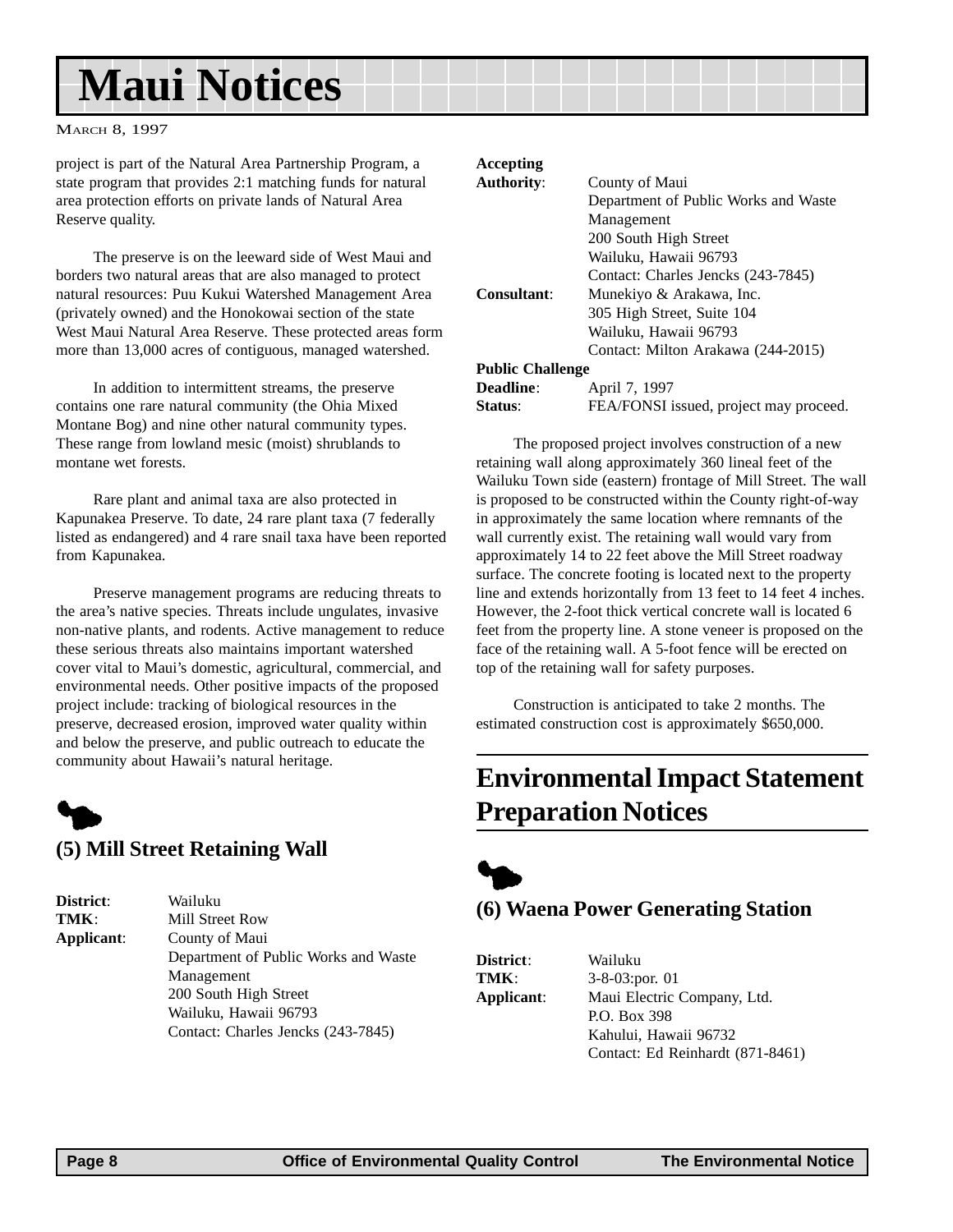<span id="page-8-0"></span>

| March 8, 1997 |  |
|---------------|--|
|               |  |

| Accepting             |                                        |
|-----------------------|----------------------------------------|
| <b>Authority:</b>     | County of Maui                         |
|                       | <b>Planning Department</b>             |
|                       | 250 South High Street                  |
|                       | Wailuku, Hawaii 96793                  |
|                       | Contact: David Blane (243-7735)        |
| <b>Consultant:</b>    | CH <sub>2</sub> M Hill                 |
|                       | 1585 Kapiolani Boulevard, Suite 1420   |
|                       | Honolulu, Hawaii 96814-4530            |
|                       | Contact: Mark Willey (943-1133)        |
| <b>Public Comment</b> |                                        |
| <b>Deadline:</b>      | April 7, 1997                          |
| Status:               | EISPN First Notice, pending public     |
|                       | comment. Address comments to the       |
|                       | applicant with copies to the accepting |
|                       | authority, the consultant and OEOC.    |

Maui Electric Company, Limited (MECO) is proposing to construct and operate a 232-MW power generation station on approximately 67 acres adjacent to Pulehu Road in central Maui. The Waena Power Generation Station would consist of four 58-MW dual-train combined cycle units which would be installed in phases, with the first phase scheduled for operation in the year 2004. The site of the project is owned in fee by MECO. The site is currently under sugarcane cultivation.

The purpose of the project is to increase MECO's capacity to meet future energy demands on the island of Maui.

The power station will include a generating plant area, switching yard, administration buildings, fuel storage tanks, warehouses, and possible transmission and distribution facilities. Portions of the site have the potential to be made available for private sector-sponsored small-scale energyrelated projects on an interim or long-term basis.

MECO will be requesting a change in the Maui County Community Plan and Zoning designations for the site to allow for heavy industrial use. In addition, a request will be made to the State Land Use Commission to redesignate the parcel from the Agriculture District to the Urban District. In preparation of these applications, MECO will be preparing an environmental impact statement. Some of the impacts associated with the project that the EIS will cover include: air quality, traffic, noise, land use, biological resources, cultural resources, visual resources, water resources, and geophysical resources.



|                                                                                                         |                                                               |   |                                       | <b>Molokai Notices</b>                                                                                                            |
|---------------------------------------------------------------------------------------------------------|---------------------------------------------------------------|---|---------------------------------------|-----------------------------------------------------------------------------------------------------------------------------------|
| <b>Final Environmental</b><br><b>Assessments/Findings of</b><br><b>No Significant Impact</b><br>(FONSI) |                                                               | 2 |                                       |                                                                                                                                   |
|                                                                                                         |                                                               |   | <b>Accepting</b><br><b>Authority:</b> | County of Maui                                                                                                                    |
| <b>Project</b>                                                                                          | (1) Home Pumehana Elderly Housing                             |   |                                       | Department of Housing and Human<br>Concerns<br>200 South High Street<br>Wailuku, Hawaii 96793<br>Contact: Mark Percell (243-7735) |
| District:<br>TMK:<br>Applicant:                                                                         | Molokai<br>$5 - 3 - 2:168$<br>Hale Mahaolu<br>200 Hina Avenue |   | Consultant:                           | Chris Hart & Partners<br>1955 Main Street, Suite 200<br>Wailuku, Hawaii 96793<br>Contact: John Min (242-1955)                     |
|                                                                                                         | Kahului, Hawaii 96732<br>Contact: Roy Katsuda (877-6242)      |   | <b>Public Challenge</b><br>Deadline:  | April 7, 1997                                                                                                                     |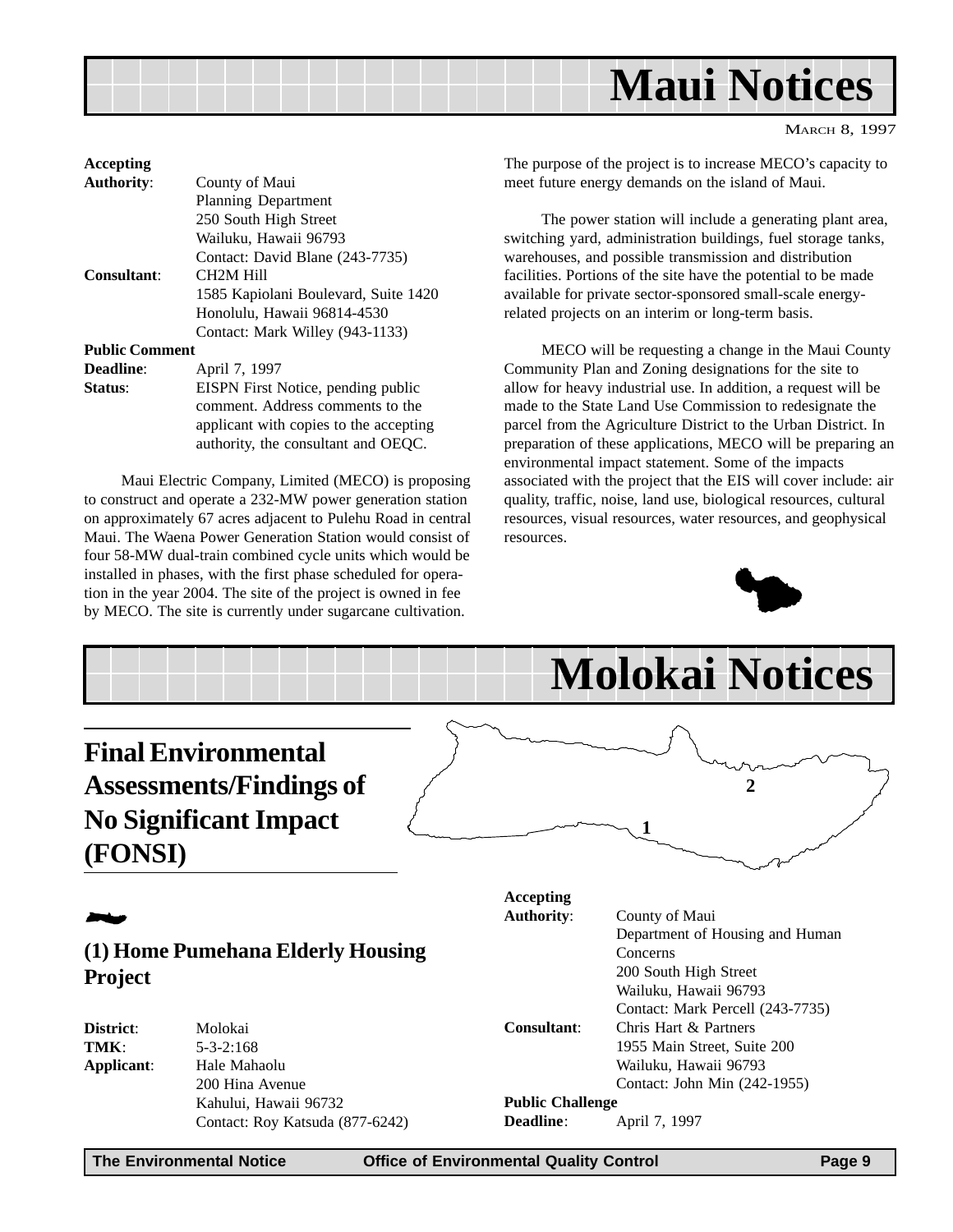## <span id="page-9-0"></span>**Molokai Notices**

MARCH 8, 1997

**Status:** FEA/FONSI issued, project may proceed.

Hale Mahaolu, a non-profit Hawaii corporation, is proposing a 5-unit addition to its existing 80-unit elderly housing project, Home Pumehana, at Kaunakakai. The project site is situated west of the Mitchell Pauole Community Center and *makai* of Kolapa Place. The property is owned by the County of Maui and under a 99-year lease to Hale Mahaolu to the Year 2079.

The Home Pumehana elderly housing project opened in 1980 with 80 one bedroom units and was designed to be expanded, as needed. The existing project consists of 16 onestory buildings, a laundry/meeting facility, and paved parking stalls on approximately 55 percent of the 9.899 acre parcel. The remaining 45 percent of the property is undeveloped and maintained as lawn or garden area.

The proposed project will be sited within an open lawn area and consist of a one-story building with five (5) onebedroom apartment units, 5 paved parking stalls, and related improvements. The project will be operated by Hale Mahaolu to provide affordable housing for elderly persons with incomes in the range of 60 percent or below of median income.

## 2

#### **(2) Pelekunu Preserve Natural Area Partnership**

| District:         | Molokai                                     |
|-------------------|---------------------------------------------|
| TMK:              | owned in full: 5-4-3-32, 5-9-7-17; 83%: 5-  |
|                   | 9-6-11; 5-9-7-1, 4, 11, 14, 16, 21, 24, 30, |
|                   | 31, 32, 33; 5-9-8-5, 6, 7, 10, 12           |
| Applicant:        | Department of Land and Natural Resources,   |
|                   | Division of Forestry and Wildlife           |
|                   | 1151 Punchbowl Street, Room 325             |
|                   | Honolulu, Hawaii 96813                      |
|                   | Contact: Betsy Gagne' (587-0063)            |
|                   | and                                         |
|                   | The Nature Conservancy of Hawaii            |
|                   | 1116 Smith Street, Suite 201                |
|                   | Honolulu, Hawaii 96817                      |
|                   | Contact: Wendy Fulks (537-4508)             |
| Accepting         |                                             |
| <b>Authority:</b> | Department of Land and Natural Resources,   |
|                   | Division of Forestry and Wildlife           |
|                   | 1151 Punchbowl Street, Room 325             |
|                   | Honolulu, Hawaii 96813                      |
|                   | Contact: Betsy Gagne' (587-0063)            |

#### **Public Challenge**

| <b>Deadline</b> : | April 7, 1997                          |
|-------------------|----------------------------------------|
| <b>Status:</b>    | FEA/FONSI issued, project may proceed. |

The Division of Forestry and Wildlife is proposing to renew a long-term management agreement with The Nature Conservancy of Hawaii to manage the 5,759-acre Pelekunu Preserve on the island of Molokai, County of Maui. This project is part of the Natural Area Partnership Program, a state program that provides 2:1 matching funds for natural area protection efforts on private lands of Natural Area Reserve quality.

The preserve, located in the northeast sector of Molokai encompasses the majority of Pelekunu Valley and also the adjacent Waiohookalo Valley. Pelekunu Preserve contains one of Hawaii's last remaining intact, perennial stream ecosystems. Pelekunu Preserve is bordered by four other managed natural areas. Together, these managed areas protect more than 22,000 acres of contiguous ecosystems that range from sea level to 4,970 feet in elevation.

In addition to the rare Hawaiian Continuous Perennial Stream community, Pelekunu Preserve contains 13 other natural community types. These are more widespread aquatic and terrestrial communities, including coastal, lowland, and montane grasslands, shrubland, and forest types.

Rare plants and animals are also protected in Pelekunu Preserve. To date 27 rare plant taxa have been reported from this area, includinig 8 that are federally listed endangered species, and 1 that is listed as threatened. The preserve also contains native birds and at least two endemic achatinellid land snail species.

Preserve management programs are reducing threats to the area's native species and protecting the rare stream system. Threats include hoofed mammals (pigs, goats and axis deer), alien plants, and water development. Other positive impacts of the proposed project include tracking of biological resources in the preserve, decreased erosion, maintenance of water quality and natural flow regimes within a stream system known for its biological importance, and public outreach to educate the community about Hawaii's natural heritage.

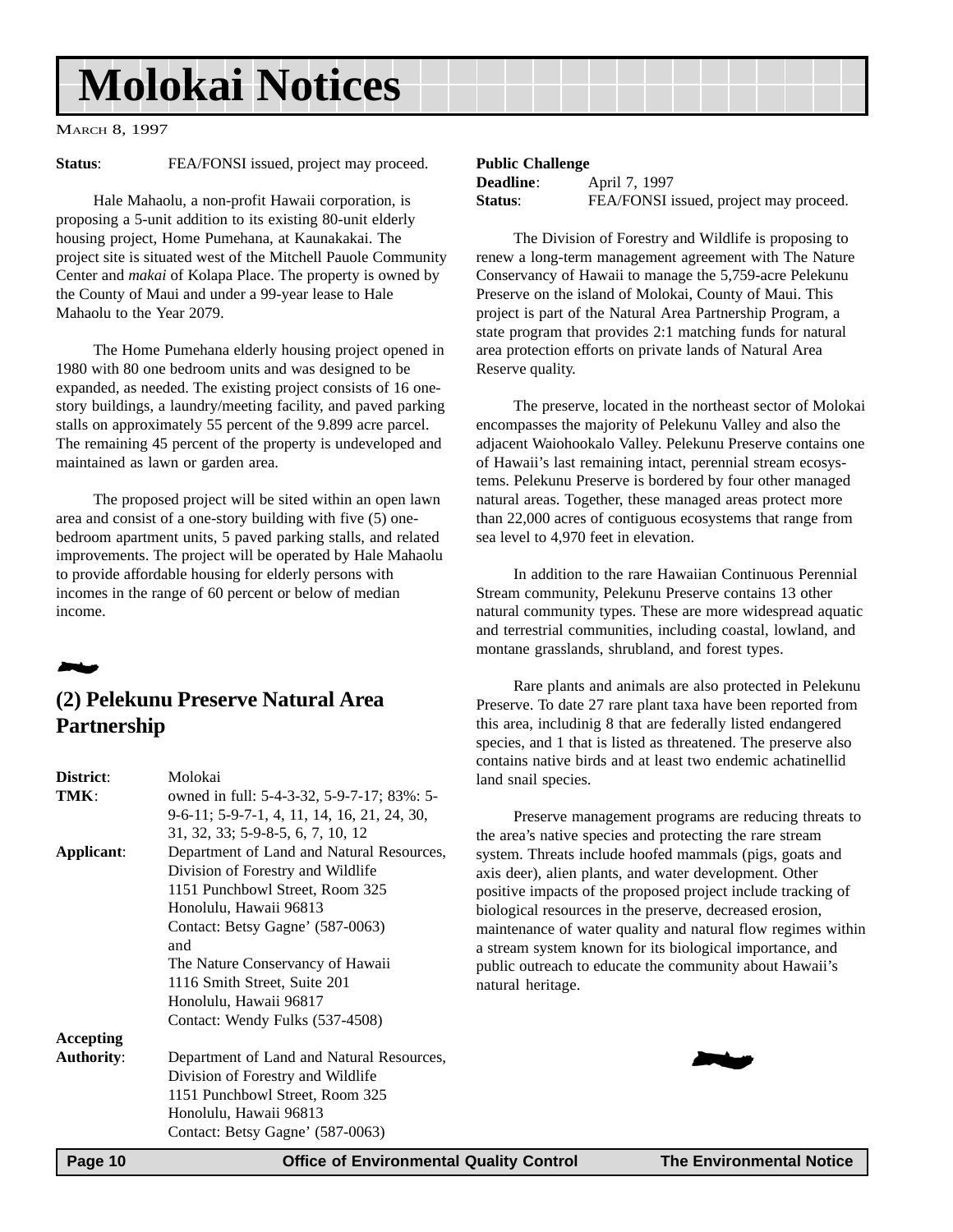## <span id="page-10-0"></span>**Final Environmental Assessments/Findings of No Significant Impact (FONSI)**

## $\bullet$

### **(1) Kanepuu Preserve Natural Area Partnership**

| District:               | Lanai                                     |
|-------------------------|-------------------------------------------|
| TMK:                    | $4 - 9 - 02 - 01$                         |
| Applicant:              | Department of Land and Natural Resources, |
|                         | Division of Forestry and Wildlife         |
|                         | 1151 Punchbowl Street, Room 325           |
|                         | Honolulu, Hawaii 96813                    |
|                         | Contact: Betsy Gagne' (587-0063)          |
|                         | and                                       |
|                         | The Nature Conservancy of Hawaii          |
|                         | 1116 Smith Street, Suite 201              |
|                         | Honolulu, Hawaii 96817                    |
|                         | Contact: Wendy Fulks (537-4508)           |
| Accepting               |                                           |
| <b>Authority:</b>       | Department of Land and Natural Resources, |
|                         | Division of Forestry and Wildlife         |
|                         | 1151 Punchbowl Street, Room 325           |
|                         | Honolulu, Hawaii 96813                    |
|                         | Contact: Betsy Gagne' (587-0063)          |
| <b>Public Challenge</b> |                                           |
| <b>Deadline:</b>        | April 7, 1997                             |
| Status:                 | FEA/FONSI issued, project may proceed.    |

The Division of Forestry and Wildlife is proposing to renew a long-term management agreement with The Nature Conservancy of Hawaii to manage the 590-acre Kanepuu Preserve on the island of Lanai, County of Maui. This project is part of the Natural Area Partnership Program, a state program that provides 2:1 matching funds for natural area protection efforts on private lands of Natural Area Reserve quality.

The preserve is northwest of Lanai City and is comprised of seven disjunct sections ranging from 13 to 368 acres First of seven disjunct sections ranging from 15 to 566 actes<br>in size. The elevation in this area is approximately 1,700 feet.<br>Kanepuu Preserve was created to protect and enhance the



**Lanai Notices**

olopua/lama (Nestegis/Diospyros) dryland forest that once covered large portions of the lowlands on Maui, Molokai, Kahoolawe, and Lanai. Today, Kanepuu contains the last major remnant of this rare dryland forest community.

Four listed endangered plants are currently found in the preserve: the fragrantly flowered Gardenia brighamii, sandalwood or iliahi (Santalum freycinetianum var. lanaiense), the vining Bonamia menziesii, and the mao hau hele (Hibiscus brackenridgei ssp. brackenridgei). The mao hau hele was planted in the preserve and may not have occurred there naturally. Native invertebrates and two common species of native birds are also present in Kanepuu Preserve.

Preserve management programs are reducing threats to the area's native species. Major threats include introduced game animals (axis deer and mouflon sheep), cattle, rapid soil erosion, wildfire, and a number of invasive alien (nonnative) plants. Other positive impacts of the proposed project include: tracking of biological resources in the preserve, and public outreach to educate the community about Hawaii's natural heritage.

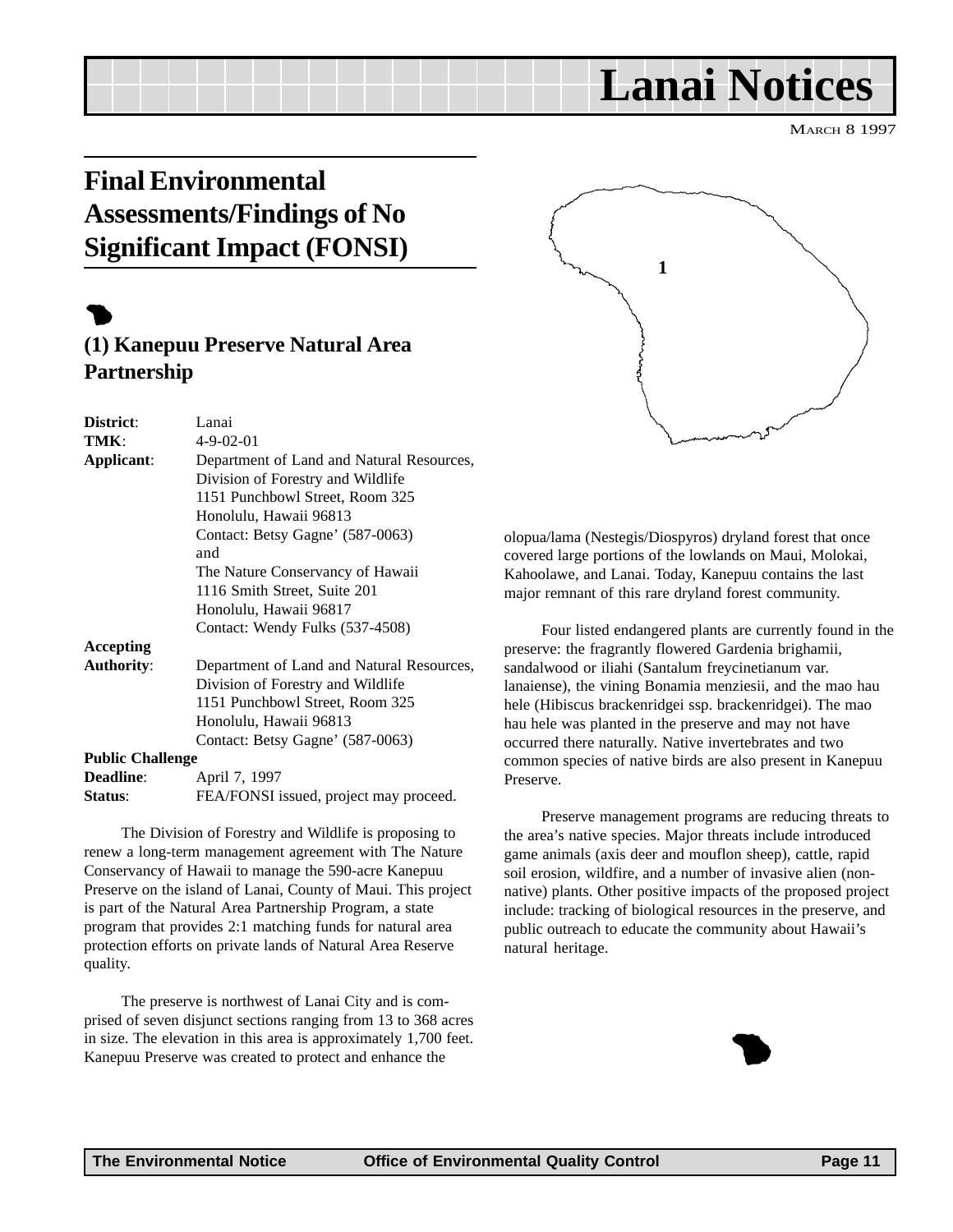<span id="page-11-0"></span>MARCH 8, 1997

### **Draft Environmental Assessments**

### $\blacktriangleright$ **(1) Hilo Base Facility of the Gemini 8- Meter Telescope**

| District:             | South Hilo                                  |
|-----------------------|---------------------------------------------|
| TMK:                  | $2-4-01$ : por. 7                           |
| Applicant:            | Association of Universities for Research in |
|                       | Technology (AURA)                           |
|                       | c/o Gemini 8-Meter Telescope                |
|                       | 660 No. Aohoku Place                        |
|                       | Hilo, Hawaii 96720                          |
|                       | Contact: Steve Hardash (935-4064)           |
| Accepting             |                                             |
| <b>Authority:</b>     | University of Hawaii at Hilo                |
|                       | Administrative Affairs                      |
|                       | 200 West Kawili Street                      |
|                       | Hilo, Hawaii 96720                          |
|                       | Contact: Mr. Lo-Li Chih (974-7595)          |
| <b>Consultant:</b>    | Sidney Fuke (969-1522)                      |
|                       | 100 Pauahi Street, Suite 212                |
|                       | Hilo, Hawaii 96720                          |
| <b>Public Comment</b> |                                             |
| <b>Deadline:</b>      | April 7, 1997                               |
| Status:               | DEA First Notice, pending public comment.   |
|                       |                                             |

Address comments to the applicant with copies to the accepting authority, the consultant and OEQC.

The Association of Universities for Research in Technology (AURA) is proposing a construct a sea-level base facility for the support staff of the Gemini 8-Meter telescope and observatory which is under construction on the summit of Mauna Kea. The proposed location of the facility is a  $2 +/$ acre portion of land in the developing research and technology park of the University of Hawaii at Hilo, Waiakea, South Hilo District.

The subject area is a portion of a 202.736 acre parcel located adjacent and to the west of the university campus in the vicinity of Komohana Street. Further, it is designated for University Use on the County of Hawaii General Plan Land

Use Pattern Allocation Guide. All public services and utilities are currently available to the parcel, and all infrastructure has been developed. Based on previous surveys conducted of the area, no adverse environmental impacts are anticipated with the development.

**3**

**4 1 2**

Gemini 8-Meter telescope and observatory project will be funded by the governments of the United States, United Kingdom, Canada, Chile, Argentina, and Brazil.

A one-story structure will be located adjacent to the existing California Institute of Technology's astronomy sealevel base facility in the University Park. The three-phase construction plans reflect a 21,280 +/- square feet structure with related parking and landscaping improvements. Approximately 31 research and support personnel will utilize the facility.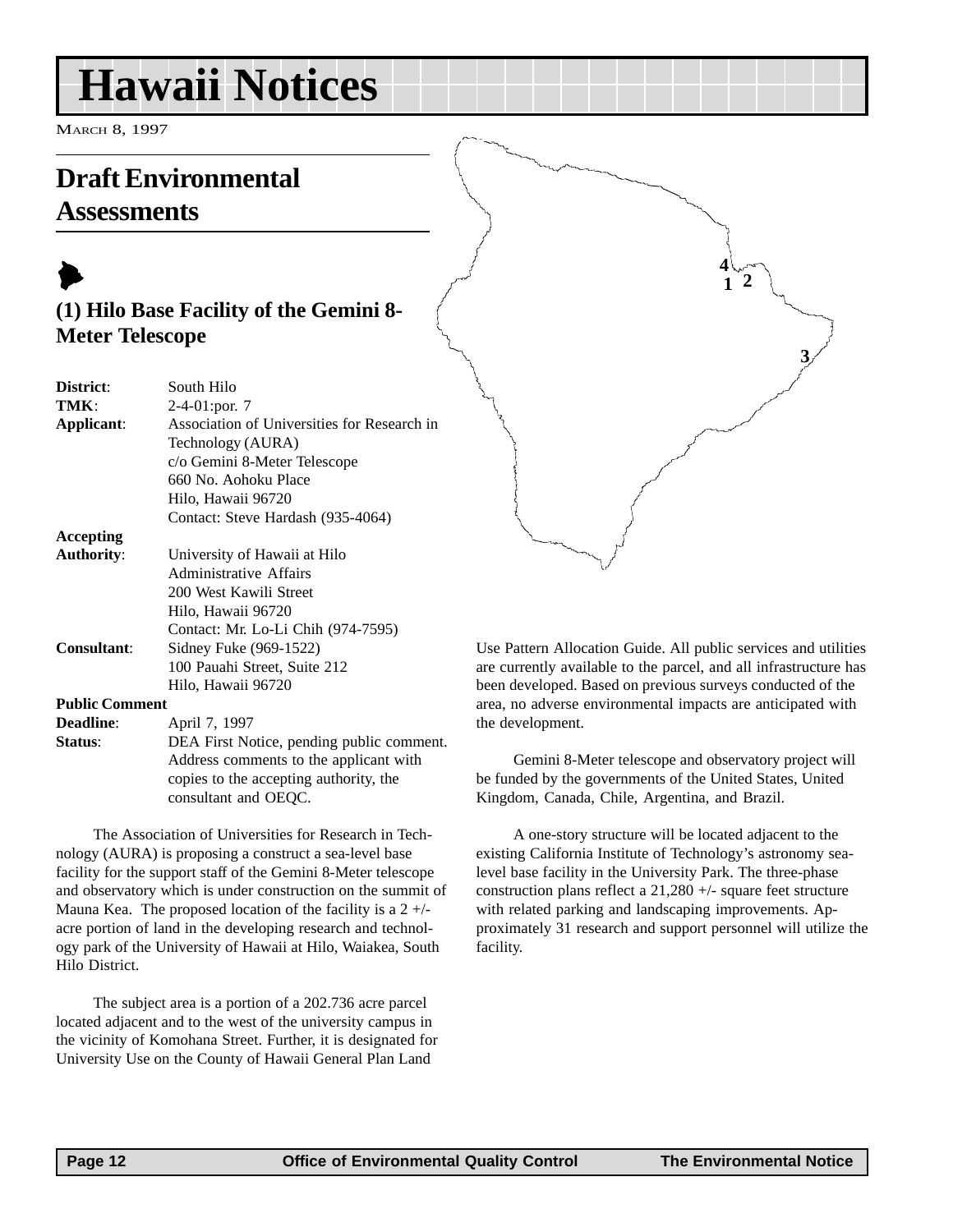MARCH 8, 1997

## <span id="page-12-0"></span>**Final Environmental Assessments/Findings of No Significant Impact (FONSI)**

## $\blacktriangleright$

#### **(2) Lincoln Park Improvement Project**

| District:               | South Hilo                              |
|-------------------------|-----------------------------------------|
| TMK:                    | $2 - 3 - 10:1$                          |
| Applicant:              | County of Hawaii                        |
|                         | Department of Parks and Recreation      |
|                         | 25 Aupuni Street, Room 210              |
|                         | Hilo, Hawaii 96720                      |
|                         | Contact: Glenn Miyao (961-8311)         |
| Accepting               |                                         |
| <b>Authority:</b>       | County of Hawaii                        |
|                         | Department of Parks and Recreation      |
|                         | 25 Aupuni Street, Room 210              |
|                         | Hilo, Hawaii 96720                      |
|                         | Contact: Glenn Miyao (961-8311)         |
| Consultant:             | Brian T. Nishimura, Planning Consultant |
|                         | 101 Aupuni St. #217                     |
|                         | Hilo, Hawaii 96720                      |
|                         | Contact: Brian Nishimura (935-7692)     |
| <b>Public Challenge</b> |                                         |
| <b>Deadline:</b>        | April 7, 1997                           |
| Status:                 | FEA/FONSI issued, project may proceed.  |

The Department of Parks and Recreation, County of Hawaii, is proposing improvements to Lincoln Park which will increase recreational opportunities for the public. This existing public facility is located in downtown Hilo, Hawaii. The 1.346 acre parcel is situated on the northeastern corner of the Ponahawai Street-Kinoole Street intersection.

The proposed improvements will include the construction of a new courtyard entry which will include planters, walls and seats; an ornamental/security fence along Kinoole and Ponahawai streets; new play equipment with a covered pavilion, a new bandstand pavilion, 2 gateball and 2 horseshoe courts within the central lawn area; extensive plantings of flowering groundcover, palms and flowering accent trees; a meandering walking path around the perimeter of the park with benches and picnic tables; night lighting and an upgrade of the existing pavilion/restroom facility to meet handicap accessibility requirements.

Construction of the proposed project is scheduled to begin in August, 1997 and is scheduled for completion in December, 1997. The proposed improvements have an estimated construction cost of \$400,000 and will be funded by a grant from the Community Development Block Grant Program as well as contributions from the community.

Upon review of all available information and comments, the Department of Parks and Recreation, County of Hawaii has determined that the nature and scale of the proposed project are such that no significant environmental effects are anticipated. Potential impacts, if any, can be mitigated through careful construction methods and compliance with all governmental requirements.

## **Final Environmental Impact Statements**



#### **(3) HELCO 12.47/7.2 kV Overhead Distribution System in Puna**

| District:         | Puna                                      |
|-------------------|-------------------------------------------|
| TMK:              | 1-2-09:03 (por.); 1-2-30 to 41            |
| Applicant:        | Hawaii Electric Light Company, Inc.       |
|                   | (HELCO)                                   |
|                   | P.O. Box 1027                             |
|                   | Hilo, Hawaii 96720                        |
|                   | Contact: Clyde Nagata (969-0321)          |
| Accepting         |                                           |
| <b>Authority:</b> | County of Hawaii, Planning Department     |
|                   | 25 Aupuni Street                          |
|                   | Hilo, Hawaii 96720                        |
|                   | Contact: Virginia Goldstein (961-8288)    |
| Consultant:       | R.M. Towill Corporation                   |
|                   | 420 Waiakamilo Road, Suite 411            |
|                   | Honolulu, Hawaii 96817                    |
|                   | Contact: Colette Sakoda (842-1133)        |
| Status:           | FEIS accepted by the Planning Department, |
|                   | County of Hawaii on February 24, 1997.    |

Hawaii Electric Light Company, Inc. (HELCO) proposes to commence electrical service to three residential subdivisions in the Puna district through a 12.47/7.2 kilovolt (kV) overhead electrical distribution system. The electrifica-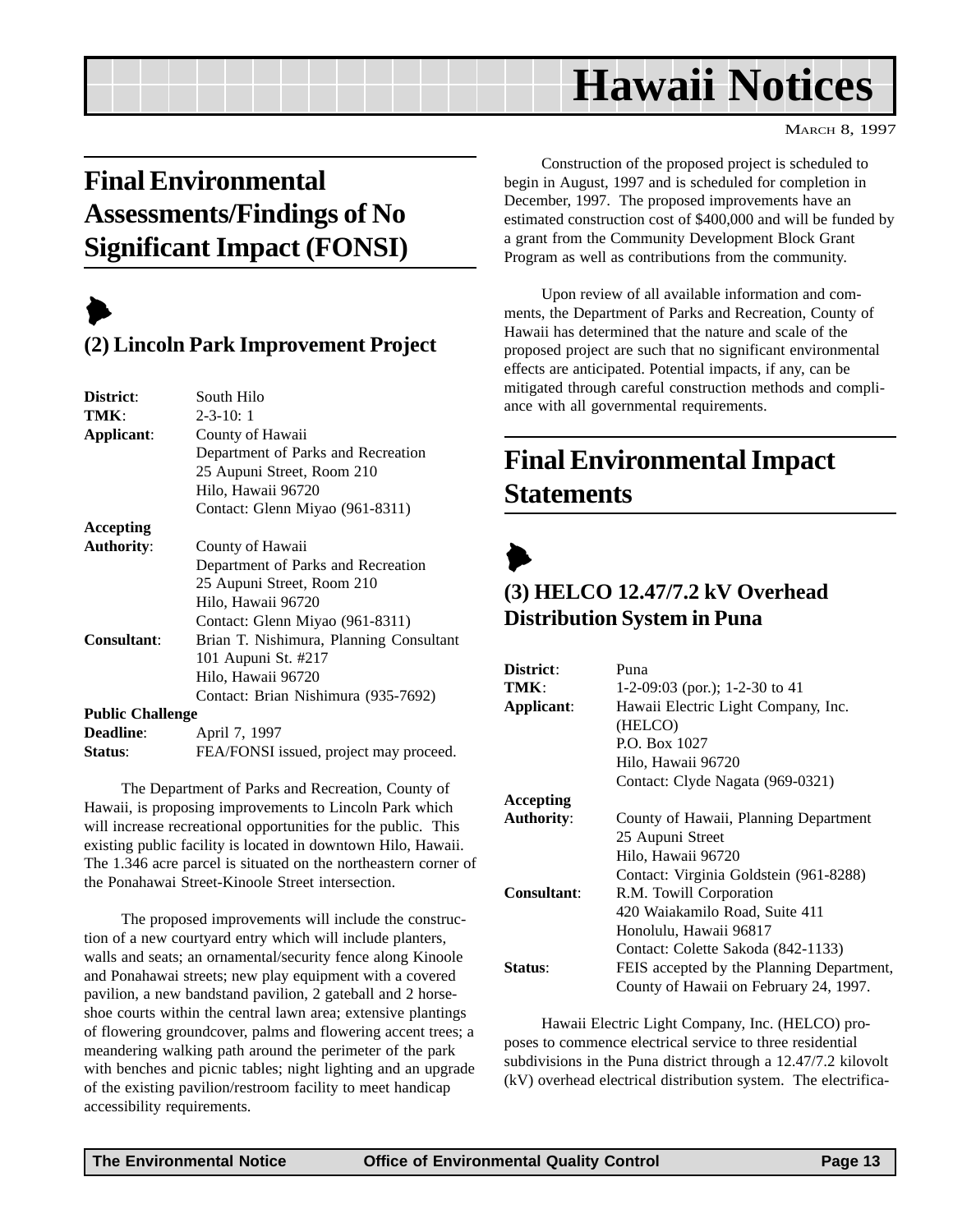<span id="page-13-0"></span>MARCH 8, 1997

tion project known as the Special Subdivision Project Provision (SSPP) Program Unit-71, includes a system of four 35 foot, 219 40-foot, 102 45-foot and two 55-foot poles, and 149 anchors.

Tax Map Key numbers that constitute the project area: 1-2-09: 03 (portion) is located on State-owned property; and 1-2-30 to 41 are located within County of Hawaii rights-ofway.

Installation of poles and lines has started. No further work will be done until the conclusion of the environmental review process. The work is being done in two phases: one consists of an 8,710 foot long portion of the electrical distribution system that is co-located within an existing GTE Hawaiian Tel easement that contains an overhead telephone system that was built in 1984; and the other includes County of Hawaii rights-of-way throughout the three residential subdivisions located makai (seaward) of the first phase, within which telephone polelines have been in existence since 1984 as well. The subdivisions are Kalapana Seaview Estates, Puna Beach Palisades, and Kehena Beach Estates.

The objective of the SSPP Unit-71 program for rural electrification is for HELCO to provide line extension to qualifying residential lots within subdivisions developed before 1967 (PUC Rule 13-S).

The 8,710-foot long portion of the project is located on land under State of Hawaii jurisdiction. Therefore, an easement request to the State Board of Land and Natural Resources is required for the installation and maintenance of the distribution line. Approximately 9,100 linear feet of the makai portion located within County of Hawaii jurisdiction is located in the Special Management Area (SMA) district as designated by the County. Therefore, an SMA Use permit is being sought for the installation and maintenance of the HELCO polelines.

A Chapter 343, HRS, as amended, environmental assessment was prepared for the SSPP Unit-71 project. A negative declaration was issued (August 23, 1995 OEQC Bulletin) prior to continued installation of polelines in the makai (County of Hawaii) portion, and before commencement of work in the State-owned portion. However, in a ruling on June 26, 1996, the Third Circuit Court ordered that an environmental impact statement be prepared.

## $\blacktriangleright$ **(4) Hilo Judiciary Complex**

| District:         | South Hilo                                  |
|-------------------|---------------------------------------------|
| TMK:              | 2-6-15:1, 2; 2-6-16:2; 2-4-49:18, 19; 2-2-  |
|                   | 15:33; 2-4-1:12; 2-3-36:3; 2-3-32:1; 2-4-   |
|                   | 57:1                                        |
| Applicant:        | Department of Accounting and General        |
|                   | <b>Services</b>                             |
|                   | 1151 Punchbowl Street                       |
|                   | Honolulu, Hawaii 96813                      |
|                   | Contact: Ralph Yukumoto (586-0488)          |
| Accepting         |                                             |
| <b>Authority:</b> | Governor, State of Hawaii                   |
|                   | c/o Office of Environmental Quality Control |
|                   | 235 South Beretania Street, Suite 702       |
|                   | Honolulu, Hawaii 96813                      |
| Consultant:       | Group 70 International, Inc.                |
|                   | 925 Bethel Street, 5th Floor                |
|                   | Honolulu, Hawaii 96813                      |
|                   | Contact: Jeffrey Overton or Mary O'Leary    |
|                   | $(523 - 5866)$                              |
| Status:           | FEIS currently being reviewed by OEQC for   |
|                   | the Governor, State of Hawaii.              |

A new judiciary complex is proposed for Hilo to service the East Hawaii Area of the Judiciary's Third Circuit on the island of Hawaii. The Hilo Judiciary Complex will replace the existing, inadequate facilities which are currently housed in three separate locations. According to the Judicial System Master Plan, "The existing Hilo Circuit Courthouse should be abandoned by the Court and replaced with a more functional facility." The new building will be designed to accommodate the judiciary needs of East Hawaii until 2010.

In 1994, a series of meetings conducted by the Center for Alternative Dispute Resolution (CADR) identified seven candidate sites for the new Judiciary Complex: Site A (TMK: 2-6-15: 1, 2 and 2-6-16: 2) is located on the north edge of Hilo adjacent to Highway 19; Site B (TMK: 2-4-49: 18, 19) is located on the south edge of Hilo along Volcano Highway, a portion of which contains the Hawaii Community Correction Facility's Hale Nani Annex; Site C (TMK: 2-2-15: 33) is the former J. C. Penney building located on the corner of Aupuni and Pauahi Streets; Site D (TMK: 2-4-1: 12) is located adjacent to the Sunrise Estates subdivision; Site E (TMK: 2- 3-36: 3) is adjacent to Ponahawai Street mauka of Hilo's downtown area; Site F (TMK: 2-3-32: 1) is situated along Waianuenue Avenue across from Hilo Hospital; Site G (TMK: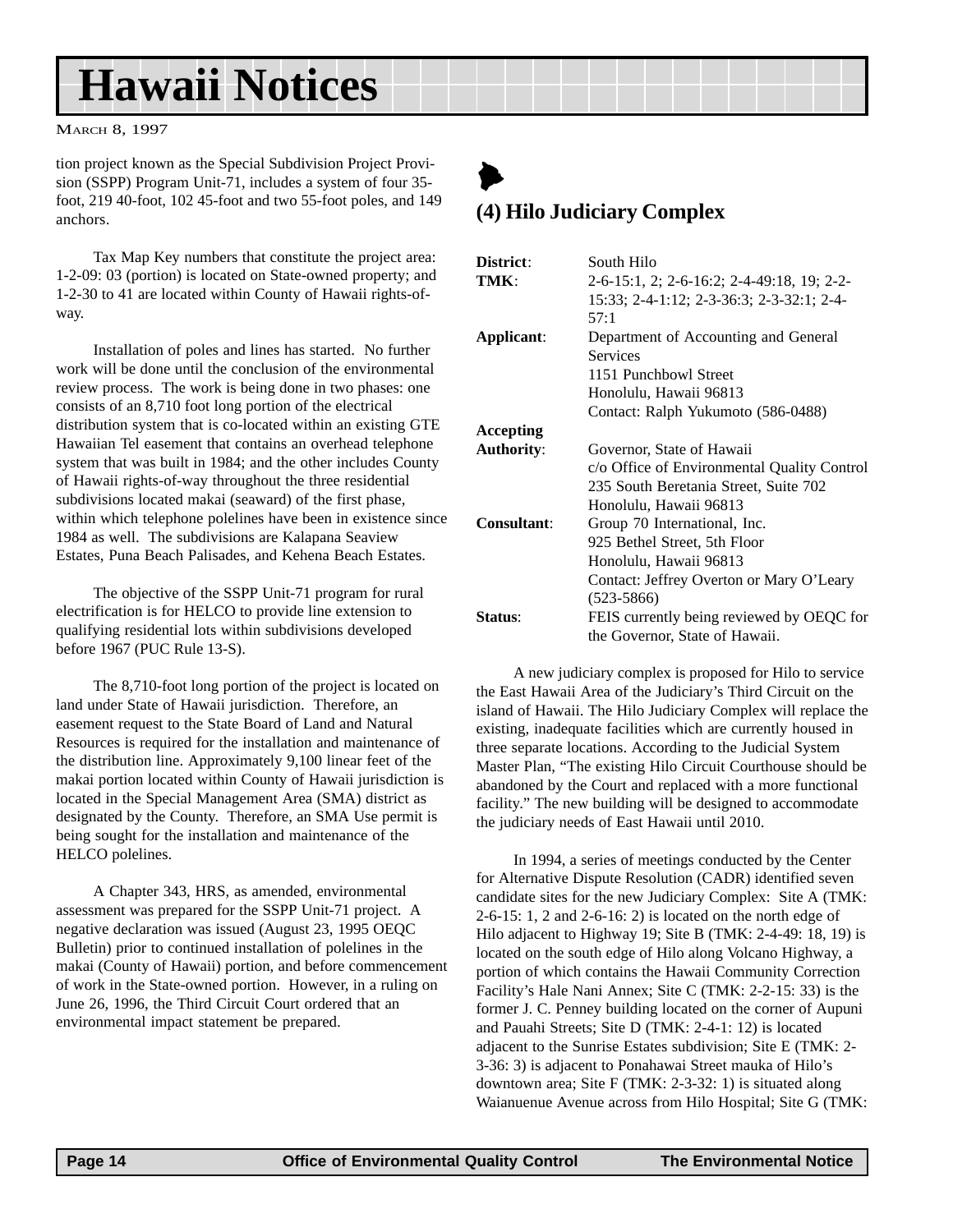<span id="page-14-0"></span>2-4-57: 1) is located at the intersection of Kapiolani and Kawili Streets, across from Waiakea High School and the University of Hawaii at Hilo. These sites are described and evaluated in the Final Environmental Impact Statement and Site Selection Study.

## **Previously Published Projects Pending Public Comments**

#### **Draft Environmental Assessments**

#### 6 **Hoolulu Park Addition**

**Applicant**: County of Hawaii Department of Parks and Recreation 25 Aupuni Street Hilo, Hawaii 96720 Contact: Glenn Miyao (961-8311) **Accepting Authority**: Same as above.

**Public Comment Deadline**: March 25, 1997

#### **Final Environmental Impact Statements Pending Acceptance**

#### 6 **Keaau High School**

| Applicant:        | Department of Accounting and General        |
|-------------------|---------------------------------------------|
|                   | Services                                    |
|                   | 1151 Punchbowl Street                       |
|                   | Honolulu, Hawaii 96813                      |
|                   | Contact: Brian Isa (586-0484)               |
| Accepting         |                                             |
| <b>Authority:</b> | Governor, State of Hawaii                   |
|                   | c/o Office of Environmental Quality Control |
|                   | 220 South King Street, 4th Floor            |
|                   | Honolulu, Hawaii 96813                      |
| Status:           | FEIS currently being reviewed by OEQC for   |
|                   | the Governor, State of Hawaii.              |



#### **Position Available - Water Quality Monitoring Program Coordinator for Volunteer Staff**

The water quality monitoring coordinator will establish a program to recruit and manage community volunteers per the recommendations of the Kailua Bay Advisory Council; develop and facilitate volunteer water quality monitoring, community watershed enhancement, and educational projects; develop and manage a budget; clearly communicate to the public the need for the program and its progress; and promote watershed stewardship.

Minimum qualifications: A full-time position, individual must have leadership and organizational skills; strong verbal and written communication skills; the ability to work with a variety of people, and work outdoors, traverse steep paths/roads, streams and on sandy beaches. Education: Master's Degree from a college or university of recognized standing, with major work in either marine science, biology, microbiology, resource management, or related field; and two (2) years of related work or any equivalent combination of education and experience which provides the following knowledge, abilities and skills: a) a thorough knowledge of the principles of the field of learning in which the work is performed; b) the ability to administer and coordinate programs and supervise volunteers, professionals, paraprofessionals, and clerical staff; c) the ability to communicate effectively, both orally and in writing, with the general public, faculty, University, County, State, Federal officials: and d) the ability to establish and maintain effective working relationships with KBAC, project related staff, the general public, private and public organizations. Desirable Qualifications: maintain computer data bases and have grant writing experience. Extension of the program beyond three (3) years is contingent on the availability of funds. This is a contract position and compensation is negotiable with the range expected to be from \$30,000 to \$60,000 per year. **CLOSE**

#### **DATE: APRIL 4, 1997**.

Please send applications to: Julie Jirikowic Center for a Sustainable Future 1000 Pope Road Honolulu, HI 96822 Telephone: (808) 956-5097

#### **CZM Program Now on Internet**

The Hawaii Coastal Zone Management (CZM) Program is now on the internet at: **http://www.hawaii.gov/dbedt/ czm.html**.

The homepage describes the CZM program, contains phone numbers and addresses, links, and most importantly, a Calendar of Events highlighting CZM activities.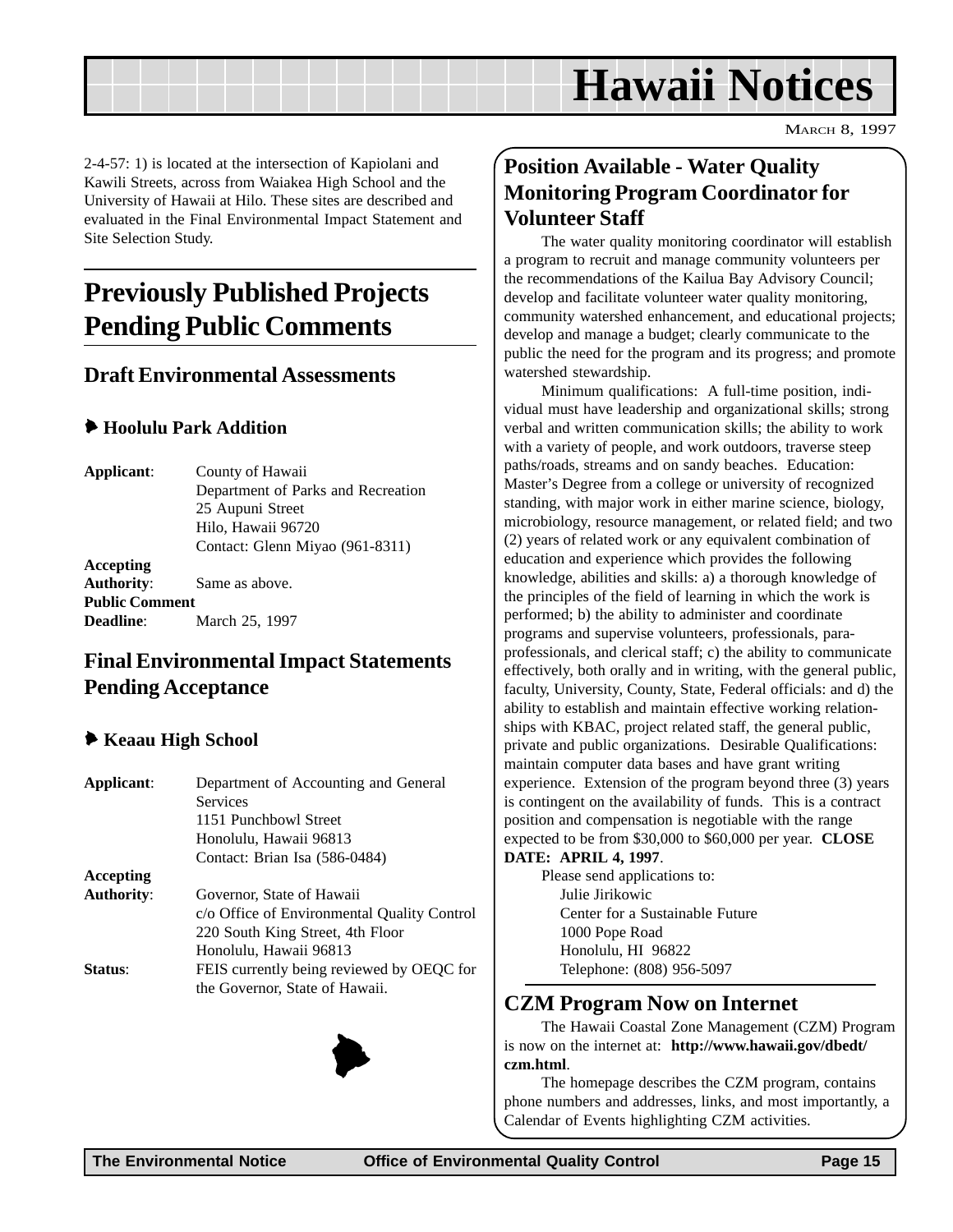## <span id="page-15-0"></span>**Kauai Notices**

MARCH 8, 1997

## **Draft Environmental Assessments**

### $\bullet$ **(1) Kekaha Landfill, Phase II Vertical Expansion**

| District:             | Waimea                                    |
|-----------------------|-------------------------------------------|
| TMK:                  | $1 - 2 - 02:9$                            |
| Applicant:            | County of Kauai                           |
|                       | Department of Public Works                |
|                       | 4444 Rice Street, Room 230                |
|                       | Lihue, Hawaii 96766                       |
|                       | Contact: Troy Tanigawa (241-6880)         |
| Accepting             |                                           |
| <b>Authority:</b>     | County of Kauai                           |
|                       | Department of Public Works                |
|                       | 4444 Rice Street, Room 230                |
|                       | Lihue, Hawaii 96766                       |
|                       | Contact: Troy Tanigawa (241-6880)         |
| <b>Consultant:</b>    | <b>Belt Collins Hawaii</b>                |
|                       | 680 Ala Moana Boulevard, Suite 200        |
|                       | Honolulu, Hawaii 96813                    |
|                       | Contact: Lesley Matsumoto (521-5361)      |
| <b>Public Comment</b> |                                           |
| <b>Deadline:</b>      | April 7, 1997                             |
| Status:               | DEA First Notice, pending public comment. |
|                       | Address comments to the applicant with    |
|                       | copies to the consultant and OEQC.        |

The County of Kauai is proposing to vertically expand the existing Phase II area of the Kekaha Landfill to accommodate the short-term demands for solid waste disposal on the Island of Kauai. The existing landfill is the only permitted landfill on the island and is estimated to reach capacity in the middle of 1998. While longer-term solid waste disposal alternatives need to be identified, a process that will require at least five years, the proposed action is intended to address the short-term need for solid waste disposal.

The proposed action would increase the existing height of the landfill from 37 feet mean sea level (msl) to 60 feet msl. It would use the existing Phase II landfill area footprint, which covers a 63.2-acre area, and would essentially require a revised grading plan. No significant changes to daily operations would occur.

Potentially significant issues that are evaluated in the draft environmental assessment are stability, groundwater and leachate, air emissions from landfill gas flare, and visual aesthetics. Supporting technical analyses demonstrate that no significant impacts associated with these issues are expected to occur as a result of the proposed action. Rather, the proposed action will serve to avert potentially significant impacts on the environment and economy that could result if a solid waste disposal option is not provided.

**2**

## **Final Environmental Assessments/Findings of No Significant Impacts (FONSI)**

 $\bullet$ 

**1**

### **(2) Kilauea Well No. 3 Exploratory Drilling and Testing**

| District:  | Hanalei                        |
|------------|--------------------------------|
| TMK:       | $5 - 2 - 02:11$                |
| Applicant: | County of Kauai                |
|            | Department of Water            |
|            | P.O. Box 1706                  |
|            | Lihue, Hawaii 96766            |
|            | Contact: Ernest Lau (245-5408) |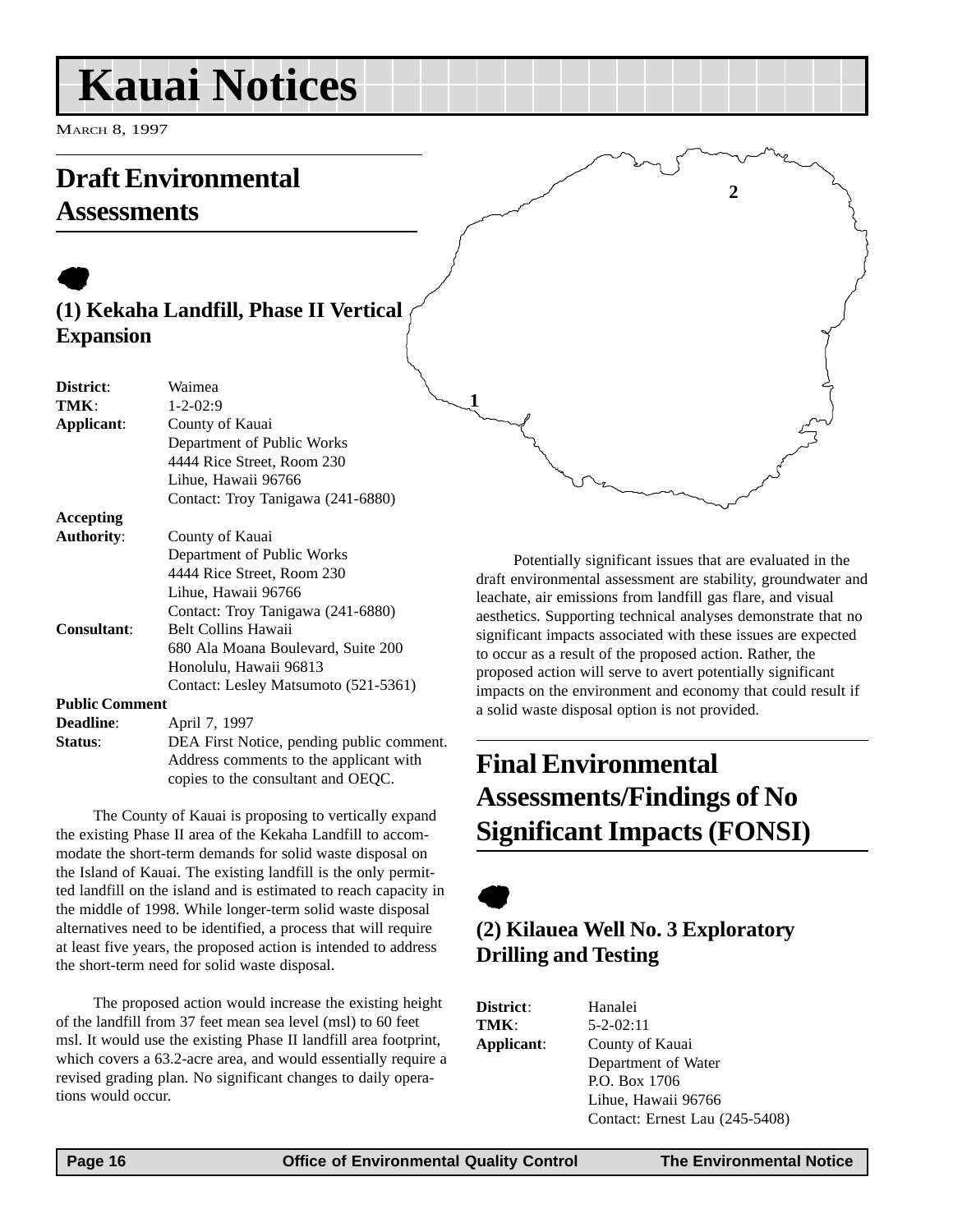<span id="page-16-0"></span>

| Accepting               |                                        |
|-------------------------|----------------------------------------|
| <b>Authority:</b>       | County of Kauai                        |
|                         | Department of Water                    |
|                         | P.O. Box 1706                          |
|                         | Lihue, Hawaii 96766                    |
|                         | Contact: Ernest Lau (245-5408)         |
| Consultant:             | Mink & Yuen Incorporated               |
|                         | 100 North Beretania Street, Suite 303  |
|                         | Honolulu, Hawaii 96817                 |
|                         | Contact: George Yuen (536-0081)        |
| <b>Public Challenge</b> |                                        |
| <b>Deadline:</b>        | April 7, 1997                          |
| Status:                 | FEA/FONSI issued, project may proceed. |

The County of Kauai, Department of Water proposes to drill, case, and pump test an exploratory potable water well, Kilauea Well No. 3, located approximately 3 miles south of Kilauea. Growth and expansion of the Kilauea and Kalihiwai service area has generated potable water demands that surpassed the capacities of the existing sources. The proposed well site is situated on C. Brewer Homes land that is currently not used and vacant. The well will be approximately 834 feet deep. The upper 474 feet will be cased with a 12-inch diameter steel casing. The lower 360 feet will consist of a 10 inch diameter open hole. The source yield may be up to 1 million gallons per day. The estimated cost of the proposed well project is \$600,000 and construction is expected to last about 6 months.

## **Previously Published Projects Pending Public Comments**

#### **Draft Environmental Assessments**

#### 7 **Alanui O Kauai Nei Trails of Kauai**

**Applicant**: Lloyd Imuaikaika Pratt (338-1279) Box 82 Makaweli, Hawaii 96769 **Accepting Authority**: Department of Land and Natural Resources Division of Forestry and Wildlife 1151 Punchbowl Street Honolulu, Hawaii 96813 Contact: Edwin Petteys (274-3433) **Public Comment Deadline**: March 25, 1997

#### 7 **Hanamaulu and Lihue Water Development Projects, Phase I**

| Applicant:            | County of Kauai, Department of Water |
|-----------------------|--------------------------------------|
|                       | P.O. Box 1706                        |
|                       | Lihue. Hawaii 96766                  |
|                       | Contact: Keith Fujimoto (245-5449)   |
| Accepting             |                                      |
| <b>Authority:</b>     | Same as above.                       |
| <b>Public Comment</b> |                                      |
| <b>Deadline:</b>      | March 25, 1997                       |

#### 7 **Hawaiian Wildlife Tours**

| Applicant:            | Hawaiian Wildlife Tours                  |
|-----------------------|------------------------------------------|
|                       | Box 681                                  |
|                       | Kilauea, Hawaii 96754                    |
|                       | Contact: Dr. Carl Berg (639-2968)        |
| Accepting             |                                          |
| <b>Authority:</b>     | Department of Land and Natural Resources |
|                       | Division of Forestry and Wildlife        |
|                       | 1151 Punchbowl Street                    |
|                       | Honolulu, Hawaii 96813                   |
|                       | Contact: Edwin Petteys (274-3433)        |
| <b>Public Comment</b> |                                          |
| <b>Deadline:</b>      | March 25, 1997                           |

#### 7 **Lihue Water Development Project, Phase I**

**Applicant**: County of Kauai, Department of Water P.O. Box 1706 Lihue, Hawaii 96766 Contact: Keith Fujimoto (245-5449)

**Accepting Authority**: Same as above. **Public Comment Deadline**: March 25, 1997

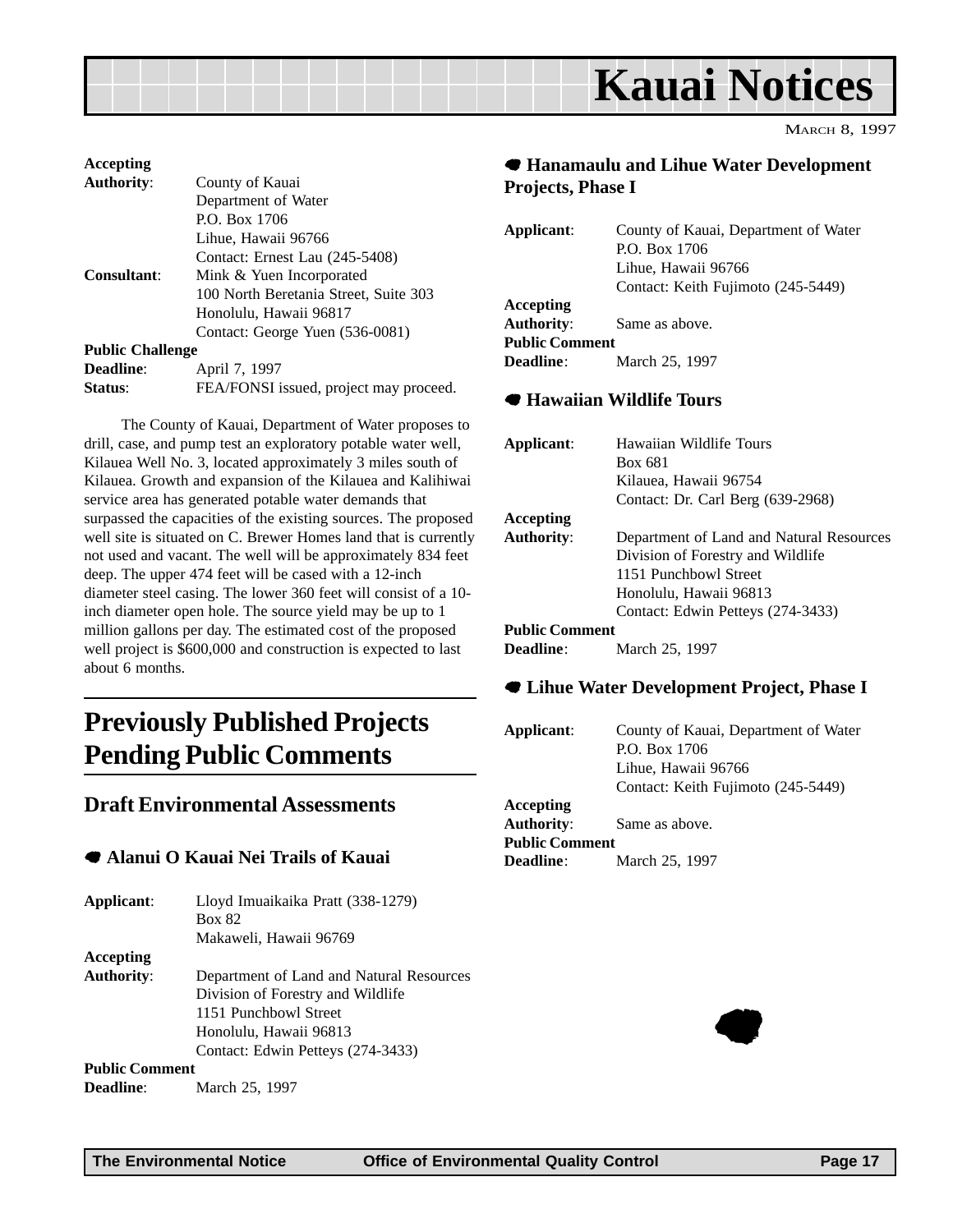## <span id="page-17-0"></span>**Shoreline Notices**

MARCH 8, 1997

#### **Shoreline Certification Applications**

Pursuant to §13-222-12, HAR the following shoreline certification applications are available for inspection at the DLNR District Land Offices on Kauai, Hawaii and Maui and at Room 220, 1151 Punchbowl St., Honolulu, Oahu (Tel: 587-0414). All comments shall be submitted in writing to the State Land Surveyor, 1151 Punchbowl Street, Room 210, Honolulu, HI 96813 and postmarked no later than fifteen (15) calendar days from the date of the public notice of the application.

| Case<br>No. | Date<br>Received | Location                                                                                                                                                                                        | Applicant                                                | Tax Map Key     |
|-------------|------------------|-------------------------------------------------------------------------------------------------------------------------------------------------------------------------------------------------|----------------------------------------------------------|-----------------|
| QA 453      | 02/12/97         | Fronting Lot 46 of Ld Ct Cons 87 (Map 2) at Waialae-<br>Nui and Waialae-Iki, Honolulu, Oahu (1025 Kaimoku<br>Place)                                                                             | ParEn, Inc. dba Park Engineering for<br>Kai moku. Inc.   | $3 - 5 - 55:8$  |
| OA-542      | 02/20/97         | Lot H-1 of Ld Ct App 979. Kahaluu Fish Pond, at<br>Kahaluu, Koolaupoko, Oahu (Kamehameha Hwy)                                                                                                   | Engineers Surveyors Hawaii, Inc. for<br>Linda Wong       | $4 - 7 - 11:1$  |
| MA-<br>009  | 02/13/97         | Por. of Grant 3343 to Claus Spreckels, Spreckelsville,<br>Kahului, Maui, (602 Old Stable Road)                                                                                                  | Warren S. Unem on Engineering, Inc.<br>for Gregg Chilsom | $3 - 8 - 02:50$ |
| HA-186      | 2/11/97          | Por of RP 1930 to Asa Thurston on a Por of LCAW<br>387, Part 4, Sec 2, No 3 to Amercian Board of<br>Commissioners for Foreign Missions at Waiaha 1st,<br>North Kona, Hawai (75-5916 Alii Drive) | Wes Thomas Associates for<br>Joe Pedeferri               | $7 - 5 - 18:76$ |

#### **Shoreline Certifications and Rejections**

Pursuant to §13-222-26, HAR the following shorelines have been certified or rejected by the DLNR. A person may appeal a certification or rejection to the BLNR, 1151 Punchbowl Street, Room 220, Honolulu, HI 96813, by requesting in writing a contested case hearing no later than twenty (20) calendar days from the date of public notice of certification or rejection.

| Case<br>No.   | Date<br>Cert/Rej      | Location                                                                                                                                                                                                                                       | Applicant                                                                  | Tax Map Key                |
|---------------|-----------------------|------------------------------------------------------------------------------------------------------------------------------------------------------------------------------------------------------------------------------------------------|----------------------------------------------------------------------------|----------------------------|
| $OA -$<br>067 | Certified<br>02/27/97 | Walter P. Thompson for Estate of<br>Ld Ct App 1069, Erosion to Lot 1111 as shown on<br>Map 122 & Redesignation of Said Lot 1111 Less<br>James Campbell<br>Erosion into Lot A, Honouliuli, Ewa, Oahu (91-8)<br>Hanua Street)                    |                                                                            | $9 - 1 - 26:26$            |
| $OA -$<br>467 | Certified<br>02/27/97 | Lot 4B of Ld Ct App 242, Puuloa, Ewa, Oahu (Fort<br>Wm Dean Alcon & Associates, Inc. for<br>Weaver Road & Aekai Place)<br>Ernest K. F. Lum                                                                                                     |                                                                            | $9 - 1 - 07:58$            |
| $OA -$<br>545 | Certified<br>02/27/97 | Lot B, Por of Grant 4938 to B.R. Banning, Keaalau,<br>ParEn, Inc. dba Park Engineering for<br>Kaneohe, Koolaupoko, Oahu (44-002 Nokokai<br>Thomas H. Gentry Trust<br>Place)                                                                    |                                                                            | $4 - 4 - 37 : 21$          |
| $OA -$<br>615 | Certified<br>02/27/97 | Situated Southwesterly of Makapuu Point, Being a<br>Por of RP 4475, LCAw 7713 Ap 30 to V.<br>Kamamalu, at Maunalua, Honolulu, Oahu<br>(Kalaniana ole Highway)                                                                                  | Sam O. Hirota, Inc. for Trustees of the<br>Estate of Bernice Pauahi Bishop | $3 - 9 - 11:3 &$<br>Por 2  |
| HA-<br>182    | Certified<br>02/27/97 | Lots 14-A-1, 14-B-1 & 16-A-1, Being a Por. of R.P.<br>4497 & L.P. 8177, LCA w 8559, Ap 5 to C. Kanaina,<br>Being also a Por of Kaphono Beach Lots Subdiv.<br>Ext. 11, Alapai Point Sec. File Plan 579, Kapoho,<br>Puna, Hawaii (Pahoa, Hawaii) | Imata & Associates for Virginia C.<br>Hayes Trust                          | $1 - 4 - 27:2$ , 24<br>&25 |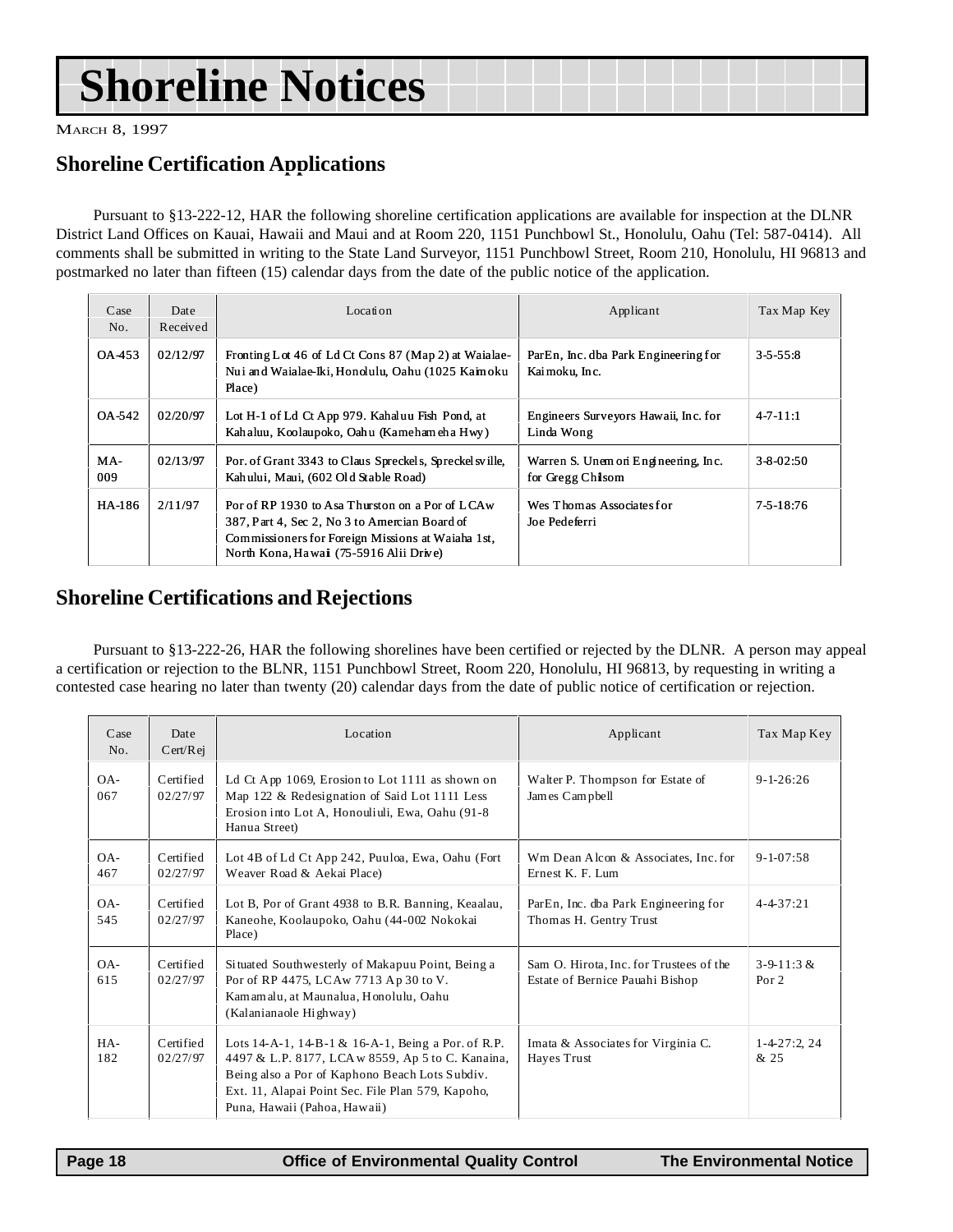## **Pollution Control Permits**

MARCH 8, 1997

#### <span id="page-18-0"></span>**Department of Health Permits**

The following is a list of some pollution control permits currently being reviewed by the State Department of Health. For more information about any of the listed permits, please contact the appropriate branch or office of the Environmental Management Division at 919 Ala Moana Boulevard, Honolulu.

| Branch &<br>Permit Type                                                       | Applicant & Permit<br>Num ber                                    | <b>Project Location</b>                                                            | <b>Pertinent</b><br><b>Dates</b> | <b>Proposed Use</b>                                                 |
|-------------------------------------------------------------------------------|------------------------------------------------------------------|------------------------------------------------------------------------------------|----------------------------------|---------------------------------------------------------------------|
| Clean Air Branch, 586-<br>4200, Noncovered<br>Source                          | HDC Precast Company,<br>Permit #0346-01-N                        | 91-063 Malakole Street.<br>Kapolei, Oahu                                           | <b>NA</b>                        | Two Boilers and Concrete<br><b>Batch Plant</b>                      |
| Clean Air Branch, 586-<br>4200, Noncovered<br>Source                          | Novartis Seeds, Inc., Permit#<br>$0009-02-N$                     | Kaumualii Highway,<br>Kekaha, Kauai                                                | <b>NA</b>                        | Research Seed Processing<br>Facility                                |
| Clean Air Branch, 586-<br>4200. Noncovered<br>Source                          | Mau i Blocks, Inc., Permit #<br>$0372 - 01 - N$                  | Pulehunui Ouarry, Maui                                                             | <b>NA</b>                        | 27 TPH Concrete Block Plant<br>and 50 TPH Stone Processing<br>Plant |
| Safe Drinking Water<br>Branch, 586-4258,<br>Underground In jection<br>Control | Kau ai Beach Resort Assoc.                                       | Out rigger Se wage<br>Treatment Plant, 4331<br>Kau ai Beach Drive.<br>Lihue, Kauai | N/A                              | Rene wal of Permit for Sewage<br>Disposal                           |
| SDWB, 586-4258, UIC                                                           | South Shore Comm. Services<br>Inc.                               | Kukui Ula Wastewater<br>Treatment Plant, Kau ai                                    | N/A                              | Rene wal of Permit for Back-up<br>Sewage Disposal                   |
| SDWB, 586-4258, UIC                                                           | Gasco Inc.                                                       | Gasco Inc. SNG Plant.<br>91-390 Kauhi St., Kapolei                                 | <b>NA</b>                        | Modification of Permit for<br><b>Industrial Disposal</b>            |
| SDWB, 586-4258, UIC                                                           | City and County of Honolulu                                      | Paalaa Kai Wastewater<br><b>Treatment Plant</b>                                    | <b>NA</b>                        | Rene wal of Permit for Sewage<br>Disposal                           |
| SDWB, 586-4258, UIC                                                           | State Department of<br>Accounting and General<br><b>Services</b> | Haaheo Elementary<br>School                                                        | Comments Due:<br>5/1/97          | One New Drainage Drywell                                            |

## **Environmental Council Notices**

#### **Environmental Council Meeting Dates (Tentative)**

Any person desiring to attend the meeting and requiring an accommodation (taped materials or sign language interpreter) may request assistance provided such a request is made five working days prior to the scheduled meeting. This request may be made by writing to Mr. Harlan Hashimoto, Chairperson, Environmental Council c/o Office of Environmental Quality Control, 235 South Beretania Street, Suite 702, Honolulu, Hawaii 96813 or by Fax at (808) 586-4186.

**Environmental Council:** Wed., March 19, 1997 at 4:00 p.m.

**Exemption Committee:** Wed., March 19, 1997

**Cultural Impacts Committee:** Wed., March 19, 1997

**Annual Report Committee:** Wed., March 19, 1997

**Education Committee:** Wed., March 19, 1997

Please call on or after March 13, 1997 for the final agenda and confirmation of meeting date, time, and place.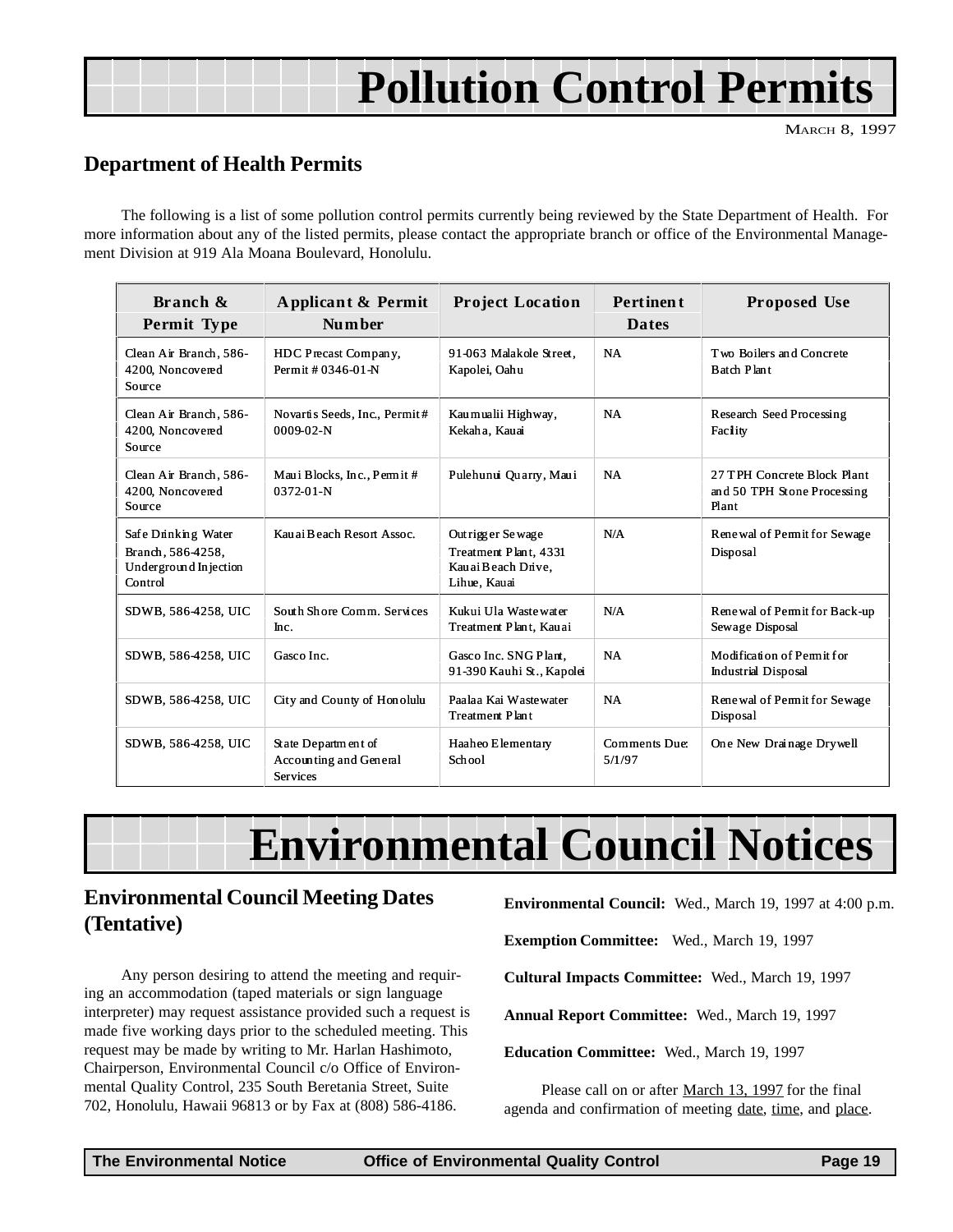## <span id="page-19-0"></span>**Federal Notices**

MARCH 8, 1997

#### **Closure of Former Maui Wood Treating Haz Waste Storage Area, Pu'unene, Maui**

The U. S. Environmental Protection Agency (EPA) and the State of Hawai'i Department of Health (DOH) are seeking public comments on a proposed plan to eliminate the potential for release of wood preserving chemicals into the environment by removal of an asphalt pad and associated soil of the former Maui Wood Treating Company Hazardous Waste Container Storage Facility (CSF), EPA Facility Identification Number HID059475210. The former CSF is currently listed by EPA as a hazardous waste interim status facility under the Resource Conservation and Recovery Act (RCRA). The facility was the location of a small wood treating plant in Pu'unene, Maui, operated by the former Koppers Company, Inc. (from 1970 to 1985). The plant was dismantled by KCI in 1985. All related equipment and wood preservative/ treating solutions have been removed from the facility. No industrial activities have occurred at the facility since KCI closed the plant in 1985. The closure plan is available for public review at the EPA's Honolulu Office (phone 541-2710), the DOH's Solid and Hazardous Waste Branch (phone 586- 4237) or the Kahului Library (phone 873-3097).

COMMENTS and/or a REQUEST TO HOLD A PUBLIC HEARING must be received by **THURS., MARCH 27, 1997**, by one of the following persons: Mr. Paul Kalaiwaa, Hawai'i Dept. of Health, Solid & Hazardous Waste Branch, 919 Ala Moana Blvd., Rm. 212, Honolulu, Hawai'i 96814 or Mr. Vern Christianson, U.S. EPA Region IX, 75 Hawthorne Street, San Francisco, California 94105.

#### **A PUBLIC HEARING WILL NOT BE HELD, UNLESS A REQUEST IS RECEIVED BY THE ABOVE DATE**.

#### **Reissuance of Nationwide Permits**

On December 13, 1996, the U.S. Army Corps of Engineers published its reissued and revised Nationwide Permits (NWPs) in the Federal Register. The reissued NWPs became effective on **FEBRUARY 11, 1997**. The existing 37 NWPs have been reissued, some with conditions and modifications. Two new NWPS have also been issued, #30, "Moist Soil Management for Wildlife" and #31 "Maintenance of Existing Flood Control Projects". NWPs have specific project limitations which ensure that impacts will be no more than minimal, thus protecting the aquatic environment. At the same time, if a permit applicant can design his project in a way that meets the criteria of the NWP, then the Corps will

provide a quick decision on the project. The Honolulu Corps District is working closely with the appropriate state agencies to obtain state 401 water quality certification and federal coastal zone consistency statements for all of the NWPs. In addition, the Honolulu District is working with other Federal and state agencies to develop regional conditions which will protect the functions and values of the aquatic systems that the district regulates (see, Public Notice 960000257, January 31, 1997, Honolulu District).

#### **Notice of Intent to Prepare an Environmental Assessment for Expansion of the U. S. Postal Service Processing and Distribution Center, Honolulu, Hawaii.**

Pursuant to the National Environmental Policy Act, the U.S. Postal Service announces its intent to prepare an environmental assessment for proposed expansion of the Processing and Distribution Center (P&DC) located adjacent to Honolulu International Airport, Honolulu, Hawaii. The actions to be covered consist of constructing a 50,000 square foot annex in an existing parking lot. Manual operations would be relocated to the annex, facilitating installation of upgraded automated mail handling equipment in the main building. Possible alternatives include (1) relocate automated mail handling offsite, (2) construct a warehouse for storage, freeing up some floor space, (3) relocate parcel handling services offsite, and (4) no action (continue existing conditions). A Notice of Availability will be published to inform interested agencies, individuals, and organizations of means to obtain copies of the Final EA. For further information, contact Mr. Kayode Kadara, Facilities Environmental Specialist, 850 Cherry Avenue, San Bruno, California 94099- 0310, telephone (415) 794-6156; fax (415) 794-0821.

#### **Northwestern Hawaiian Islands Fishery Mau Zone Moratorium**

The National Marine Fisheries Service is issuing a final rule, effective **MARCH 27, 1997**, to impose a 2-year moratorium on issuing new permits for harvesting bottomfish in the Mau Zone of the Northwestern Hawaiian Islands so that effort in the fishery will be stabilized while the Western Pacific Fishery Management Council develops a limited access program for the area. For more information, please call Mr. Alvin Katekaru, National Marine Fisheries Service at 973- 2985 or Ms. Kitty Simonds, Western Pacific Fishery Management Council at 522-8220 (see, 62 F.R. 8637, February 26, 1997 for more information).